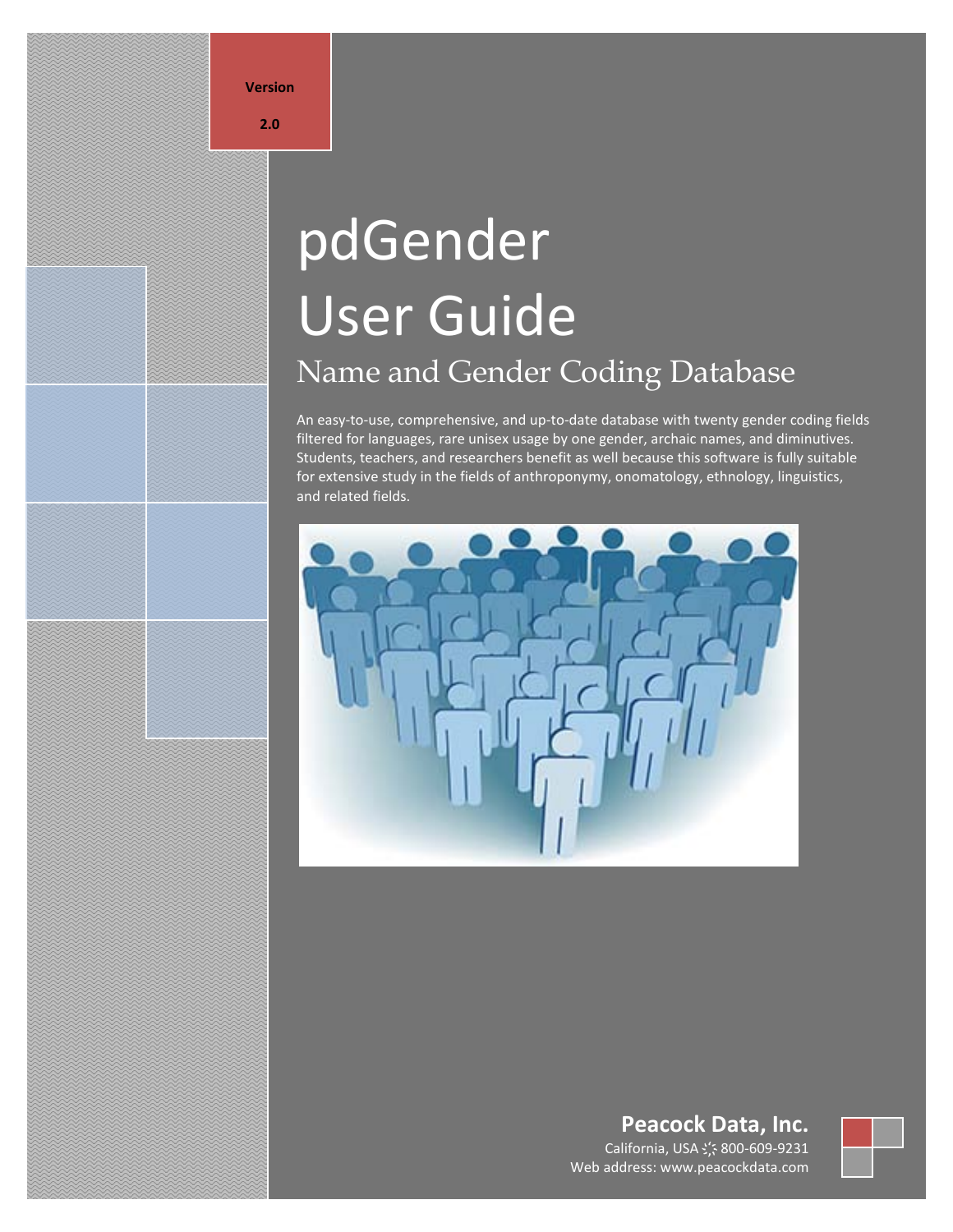# TABLE OF CONTENTS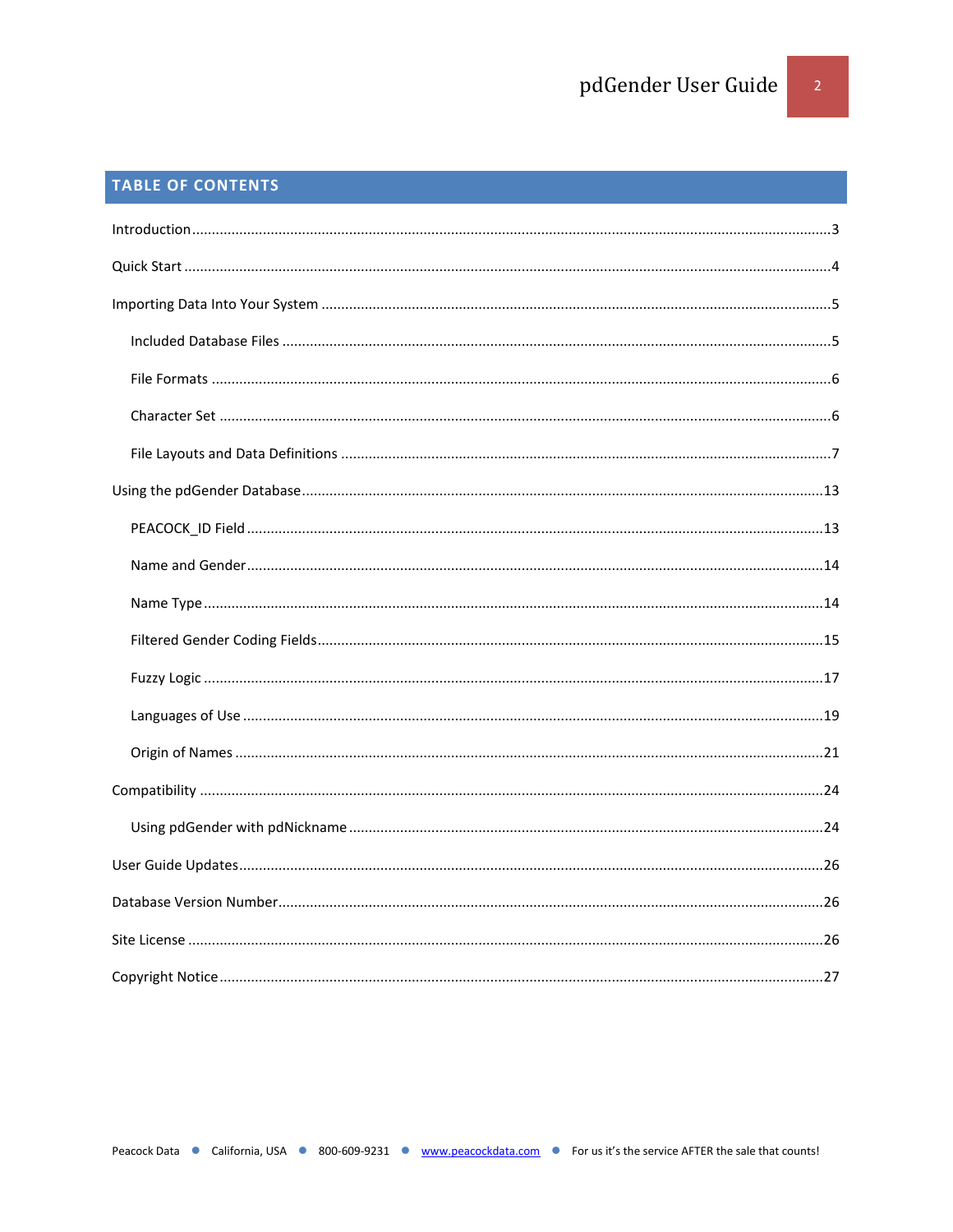# <span id="page-2-0"></span>**INTRODUCTION**



Male and female identification is essential for businesses and organizations. It allows you to send mail with a personal touch. Gender Coding also allows you to filter, map, and analyze your data based on this critical demographic. **pdGender** lets you accomplish this in ways not before possible on this scale.

A one-of-a-kind proprietary resource developed and tested in the field over more than 20 years, this package contains a large set of English, Spanish, and international first names and nicknames covering more than 200 languages along with a host of additional features. The full system even incorporates sophisticated fuzzy logic.

But what makes this gender coding database truly different are twenty gender coding fields filtered for languages, rare unisex usage by one gender, archaic names, and diminutives. When a name is one gender in Khmer and another in English, users can have the English identification applied or the international usage. When a unisex name like Kimberly or Hillary is called up, users can have the much more common feminine form applied or the generic usage.

In addition to its value for businesses and organizations working with lists of names, this product is also fully suitable for students, teachers, and researchers working in the fields of anthroponymy, onomatology, ethnology, linguistics, and related areas.

*pdGender* is available in **Pro** and **Standard** editions. This guide covers both versions.

#### PRO EDITION

The *Pro* edition includes over 140,000 gender coding records with name type, origin, and languages of use, plus a sophisticated system of fuzzy logic allowing matches when there are typographical errors or stylized spelling methods are utilized.

#### STANDARD EDITION

The *Standard* edition includes over 60,000 gender coding records and has all features of the *Pro* version except the fuzzy logic records. However, the database is designed so users can add fuzzy logic to their system at a future time.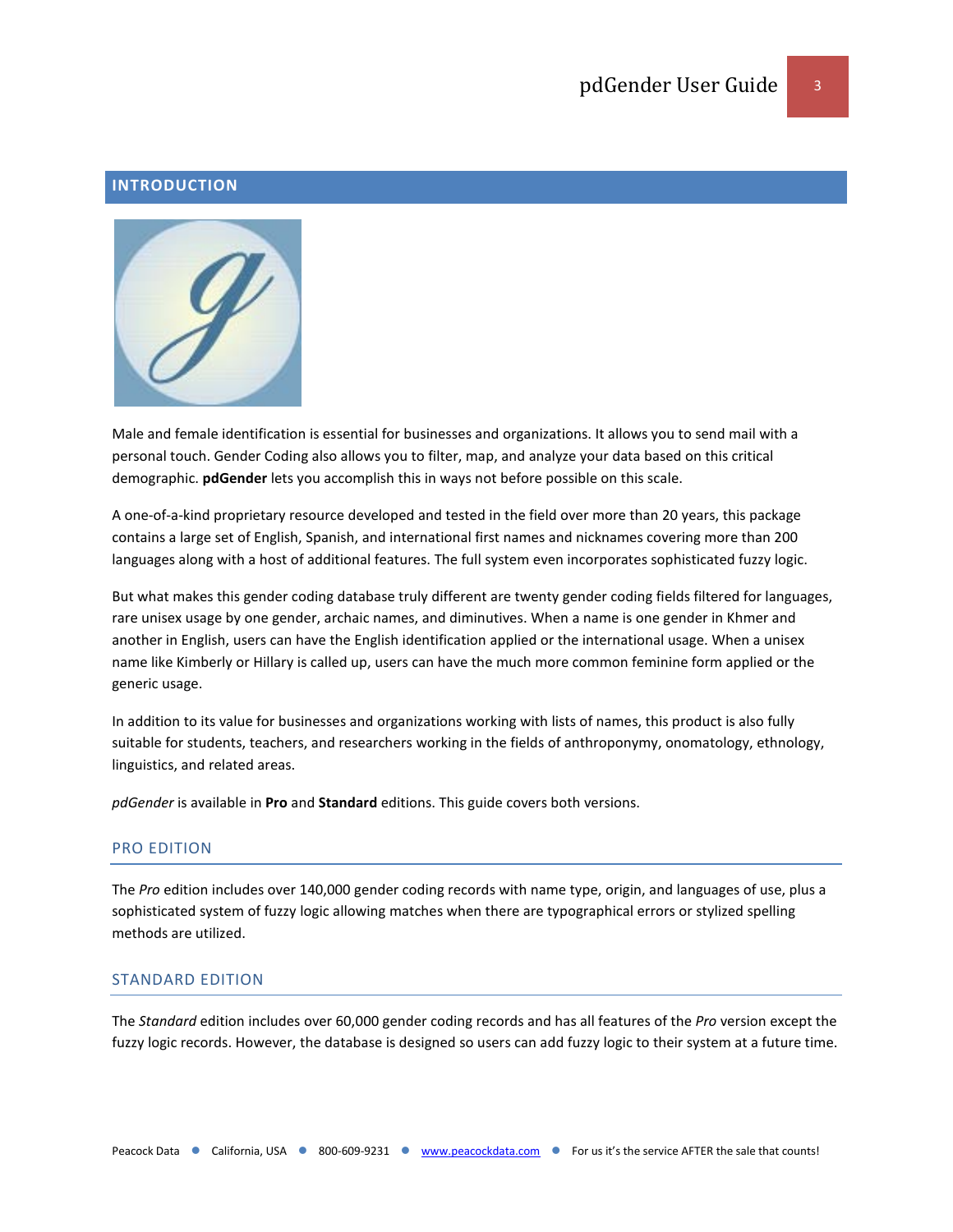# <span id="page-3-0"></span>**QUICK START**

While this software has many useful fields of information, two of the most important are NAME and WORLD, and users can effectively gender code with just these fields.

They show each name and the generic gender associated with the name. Users can match against the first names on their lists to determine the gender of the individuals. For example, if you locate "Margaret" in the NAME field, it will be labeled "F" for female in the WORLD gender field. If you locate "Thomas" in the NAME field, it will be labeled "M" for male in the WORLD gender field.

On the other hand, if you locate "Kimberly" in the NAME field, it will be labeled "U" for unisex in the WORLD gender field because it can be used by both genders (in the United States about 0.25% of those named Kimberly are male).

However, with this software it is possible to more specifically gender code individuals by using other provided fields filtered for languages, rare unisex usage by one gender, archaic names, and diminutives. For example, if you want to exclude archaic names and rare unisex uses, you can gender code using the WORLD\_XAR field. In this field the name "Kimberly" is labeled "F" for female because it filters out the rare male usage.

Other filtered gender coding fields are available which allow even greater precision. For example, USA\_XAR filters similarly for names common in the United States and LAT\_XAR filters similarly for Latino names. There are a total of twenty filtered gender coding fields to choose from.

The following are examples of gender coding, including result that differ depending on the filter utilized:

|           | <b>Name</b> | <b>WORLD</b> | <b>WORLD XAR</b> | USA XAR | LAT XAR |
|-----------|-------------|--------------|------------------|---------|---------|
| Example 1 | Margaret    | F            |                  |         |         |
| Example 2 | Thomas      | м            | м                | м       | м       |
| Example 3 | Kimberly    | U            |                  |         |         |
| Example 4 | Farley      |              | м                | м       | м       |
| Example 5 | Karen       |              |                  |         |         |
| Example 6 | Ariel       |              |                  |         | м       |

If users license the *Pro* edition of this software, or have updated a *Standard* version with fuzzy logic add-ons or upgrades, additional fuzzy logic technology allows matching first name and nickname data that has typographical errors or utilizes stylized spelling methods.

The following are some of the same examples utilizing fuzzy logic to match typographical errors:

|           | <b>Name</b> | <b>WORLD</b> | <b>WORLD XAR</b> | USA XAR | LAT XAR |
|-----------|-------------|--------------|------------------|---------|---------|
| Example 7 | Margraet    |              |                  |         |         |
| Example 8 | Kimbrelv    |              |                  |         |         |
| Example 9 | Areil       |              |                  |         | м       |

This quick start explanation demonstrates the basic use the software. Many will only use the NAME and WORLD fields in their matches, or only a few of the available filters, but much more is also available. Read on about features never before available on this scale.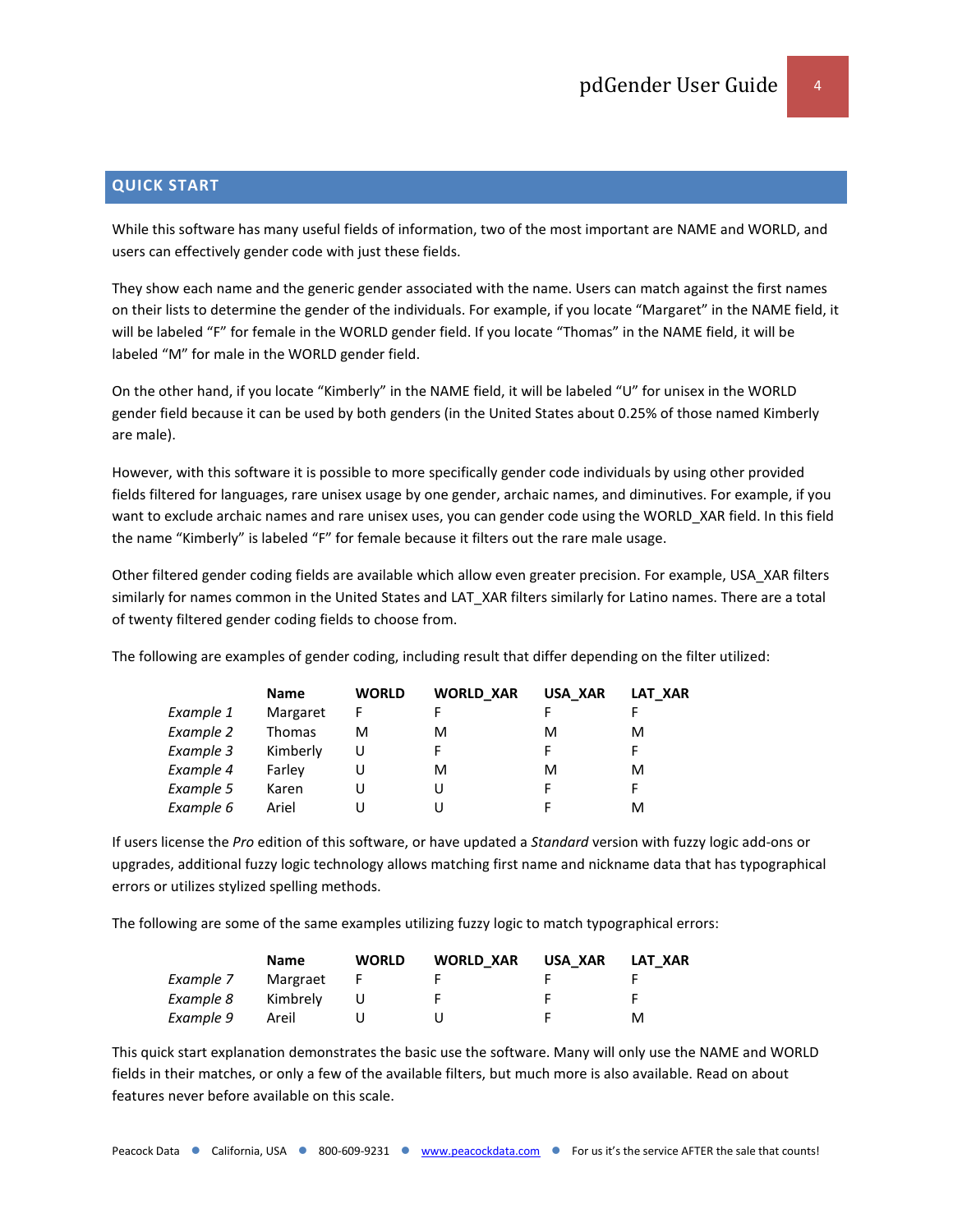#### <span id="page-4-0"></span>**IMPORTING DATA INTO YOUR SYSTEM**

*pdGender* is designed to be compatible with any database system. It comes in multiple file formats, uses only the ANSI character set, and has a well-defined layout.

# <span id="page-4-1"></span>INCLUDED DATABASE FILES

*pdGender* has four files, a main database and three related lookup tables.

Included files are:

#### MAIN FILE

The main file contains most of the provided information. Each records has a name along with gender; information about the name type; the relationship of the name in the *pdNickname* database; origin of the name; languages of use; a set of twenty gender coding fields filtered for languages, rare usage by one gender, and other criteria; and additional useful information.

# ORIGIN LOOKUP FILE

This file provides the origin of the name. The OID field in the lookup table relates to the ORIGIN field in the main file. This file also contains additional information about unique name origins.

#### USAGE LOOKUP FILE

Similar to the origin file, a second file with the languages of use for the name is also provided. The UID field in the lookup table relates to the USAGE field in the main file. This file also contains additional information about use of the name in the Bible, theology, literature, and mythology.

# REALNAMES LOOKUP FILE

This file is used to facilitate updating the database with fuzzy logic add-on and upgrade packs. The PEACOCK\_ID field in the lookup table relates to the PEACOCK\_ID field in fuzzy logic add-ons and upgrades.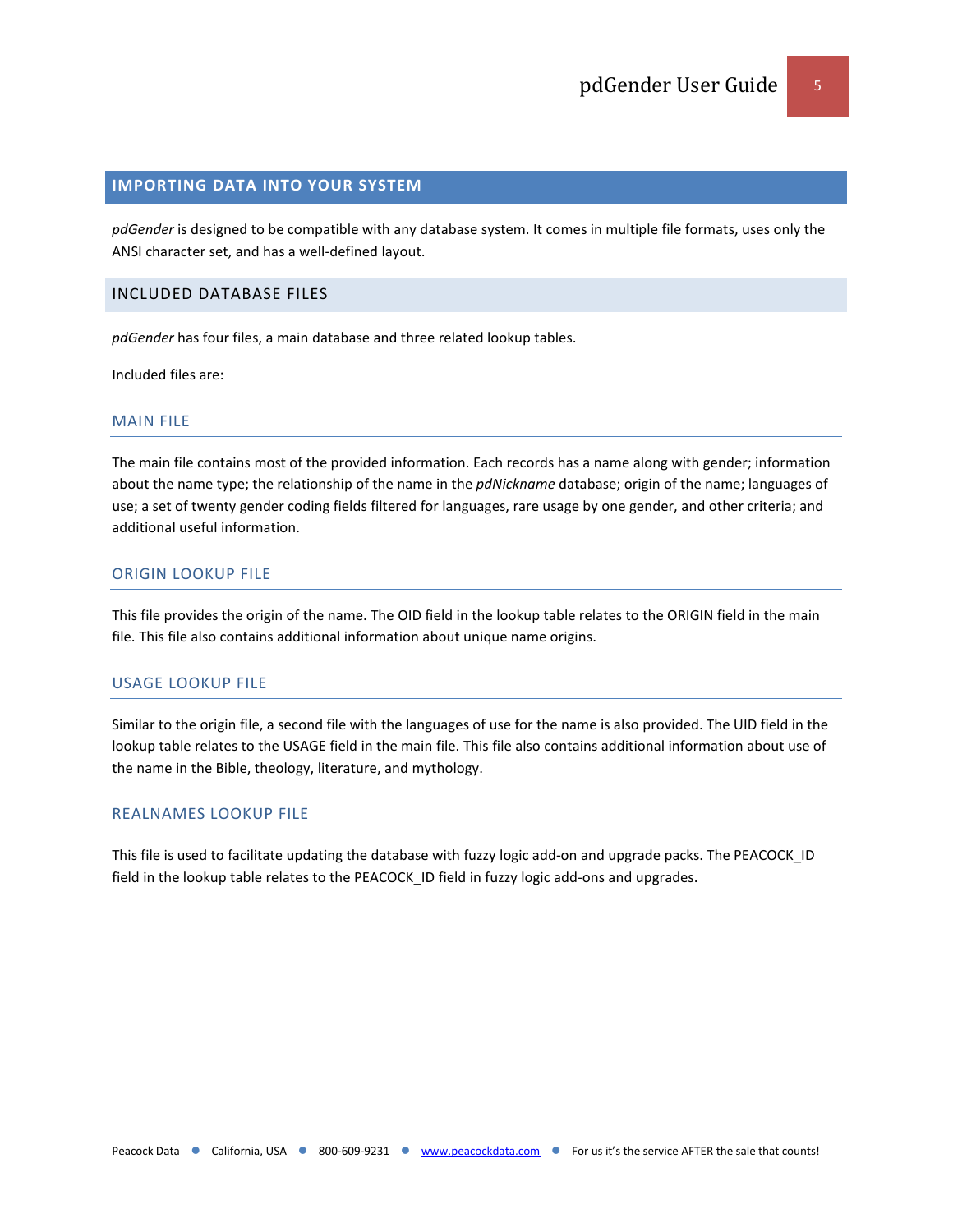#### <span id="page-5-0"></span>FILE FORMATS

The database is available in three common file formats. Each format contains the same data.

Available file formats are:

# CSV-COMMA SEPARATED VALUES

Files in Comma Separated Values (CSV) format (also known as Comma Delimited) separate fields with commas, and alpha/numeric character fields are usually delimited with double quotes (in case some of the field content includes commas). This format is the most commonly used. It is a native format for Microsoft Excel and is compatible with nearly all database management systems and spreadsheets.

# TXT-FIXED LENGTH

Files in Fixed Length (TXT) format (also known as Standard Data Format or SDF) use constant field positions and lengths for all records. In other words, each field starts and ends at the same place in the text file and each record is on a separate line. While not as popular as comma separated values, this format is preferred by many due to its input precision and is widely used to transfer data between different software programs. It is compatible with most database management systems and spreadsheets.

#### DBF-DATABASE

Files in DBF database format (also known as xBase) are native to Microsoft FoxPro and Visual FoxPro, dataBased Intelligence dBase, Alaska Software XBase++, Apollo Database Engine, Apycom Software DBFView, Astersoft DBF Manager, DS-Datasoft Visual DBU, Elsoft DBF Commander, GrafX Software Clipper and Vulcan.NET, Multisoft FlagShip, Recital Software Recital, Software Perspectives Cule.Net, and xHarbour.com xHarbour. They are also compatible with any database management system that can import the DBF (xBase) format, such as Microsoft Access, Microsoft SQL Server, and numerous others.

#### <span id="page-5-1"></span>CHARACTER SET

The ANSI character set is utilized for all database records. This includes ASCII values 0 to 127 and extended values 128 to 255. These are also known as the extended Latin alphabet. Some users may needs to configure their database system to import the extended values. In many cases the option will be labeled the "Latin-1" character set.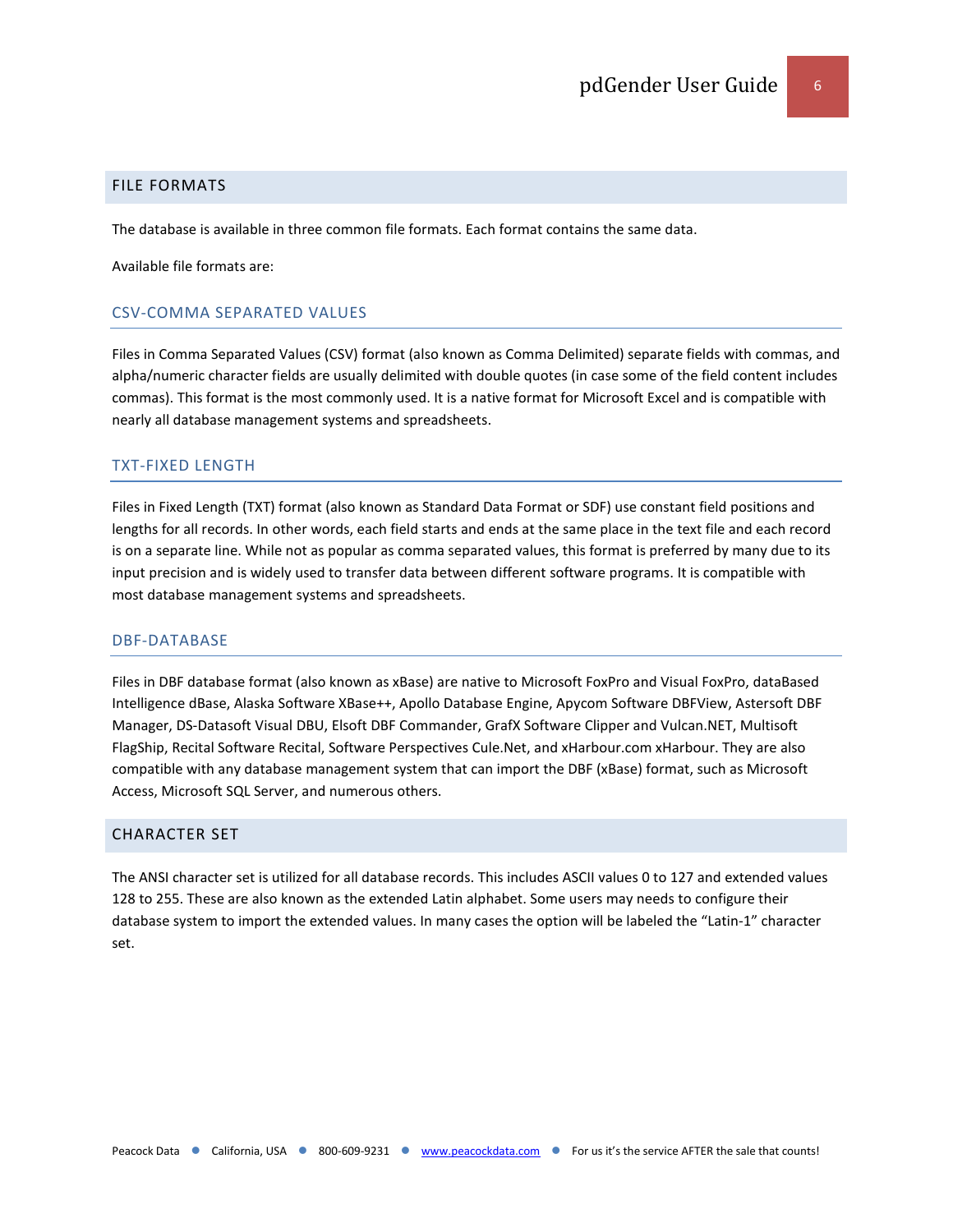# <span id="page-6-0"></span>FILE LAYOUTS AND DATA DEFINITIONS

Below are the complete layout specifications and data definitions of all files provided with *pdGender*.

Each line below contains the following information: FIELD NUMBER: field position number. FIELD NAME: name of field. FIELD LENGTH: length of field. START POSITION: field starting position. END POSITION: field ending position. DESCRIPTION: data definition of field contents. All fields are alpha/numeric.

#### LAYOUT OF PDGENDER (MAIN FILE)

Field Count: 53

Total Length: 162

#### Record Count: Pro: 141,803; Standard: 60,166

| <b>FIELD</b>   | <b>FIELD</b>    | <b>FIELD</b>  | <b>START</b>    | <b>END</b>      | <b>DESCRIPTION</b>                                            |  |
|----------------|-----------------|---------------|-----------------|-----------------|---------------------------------------------------------------|--|
| <b>NUMBER</b>  | <b>NAME</b>     | <b>LENGTH</b> | <b>POSITION</b> | <b>POSITION</b> |                                                               |  |
| 1              | PEACOCK_ID      | 9             | 1               | 9               | Unique identifier for each record                             |  |
| $\overline{2}$ | <b>ORIGIN</b>   | 5             | 10              | 14              | Origin identification number: Relates to the OID field in the |  |
|                |                 |               |                 |                 | origin lookup table                                           |  |
| 4              | <b>TYPE</b>     | 15            | 15              | 29              | Name type:                                                    |  |
|                |                 |               |                 |                 | <b>Base Name</b>                                              |  |
|                |                 |               |                 |                 | Variation                                                     |  |
|                |                 |               |                 |                 | <b>Short Form</b>                                             |  |
|                |                 |               |                 |                 | Diminutive                                                    |  |
|                |                 |               |                 |                 | Feminine Form                                                 |  |
|                |                 |               |                 |                 | <b>Masculine Form</b>                                         |  |
| 6              | <b>GENDER</b>   | $\mathbf{1}$  | 30              | 30              | Gender:                                                       |  |
|                |                 |               |                 |                 | $M = Male$                                                    |  |
|                |                 |               |                 |                 | $F = Female$                                                  |  |
| 5              | <b>NAME</b>     | 30            | 31              | 60              | Name                                                          |  |
| 6              | <b>RELATION</b> | 20            | 61              | 80              | Relationship in the pdNickname database:                      |  |
|                |                 |               |                 |                 | Transcription                                                 |  |
|                |                 |               |                 |                 | Variation                                                     |  |
|                |                 |               |                 |                 | <b>Short Form</b>                                             |  |
|                |                 |               |                 |                 | Diminutive                                                    |  |
|                |                 |               |                 |                 | <b>Feminine Form</b>                                          |  |
|                |                 |               |                 |                 | <b>Masculine Form</b>                                         |  |
|                |                 |               |                 |                 | NOTE: Ties directly to the pdNickname RELATION field          |  |
| $\overline{7}$ | <b>FUZZY</b>    | $\mathbf{1}$  | 81              | 81              | <b>Fuzzy flag:</b>                                            |  |
|                |                 |               |                 |                 | $1 = Name$ is fuzzy                                           |  |
| 8              | <b>WORLD</b>    | 1             | 82              | 82              | International list gender without filters:                    |  |
|                |                 |               |                 |                 | $M = Male$                                                    |  |
|                |                 |               |                 |                 | $F = Female$                                                  |  |
|                |                 |               |                 |                 | $U = Unisex$                                                  |  |
| 9              | WORLD_XA        | $\mathbf{1}$  | 83              | 83              | International list gender filtering archaic names:            |  |
|                |                 |               |                 |                 | $M = Male$                                                    |  |
|                |                 |               |                 |                 | $F = Female$                                                  |  |
|                |                 |               |                 |                 | $U = Unisex$                                                  |  |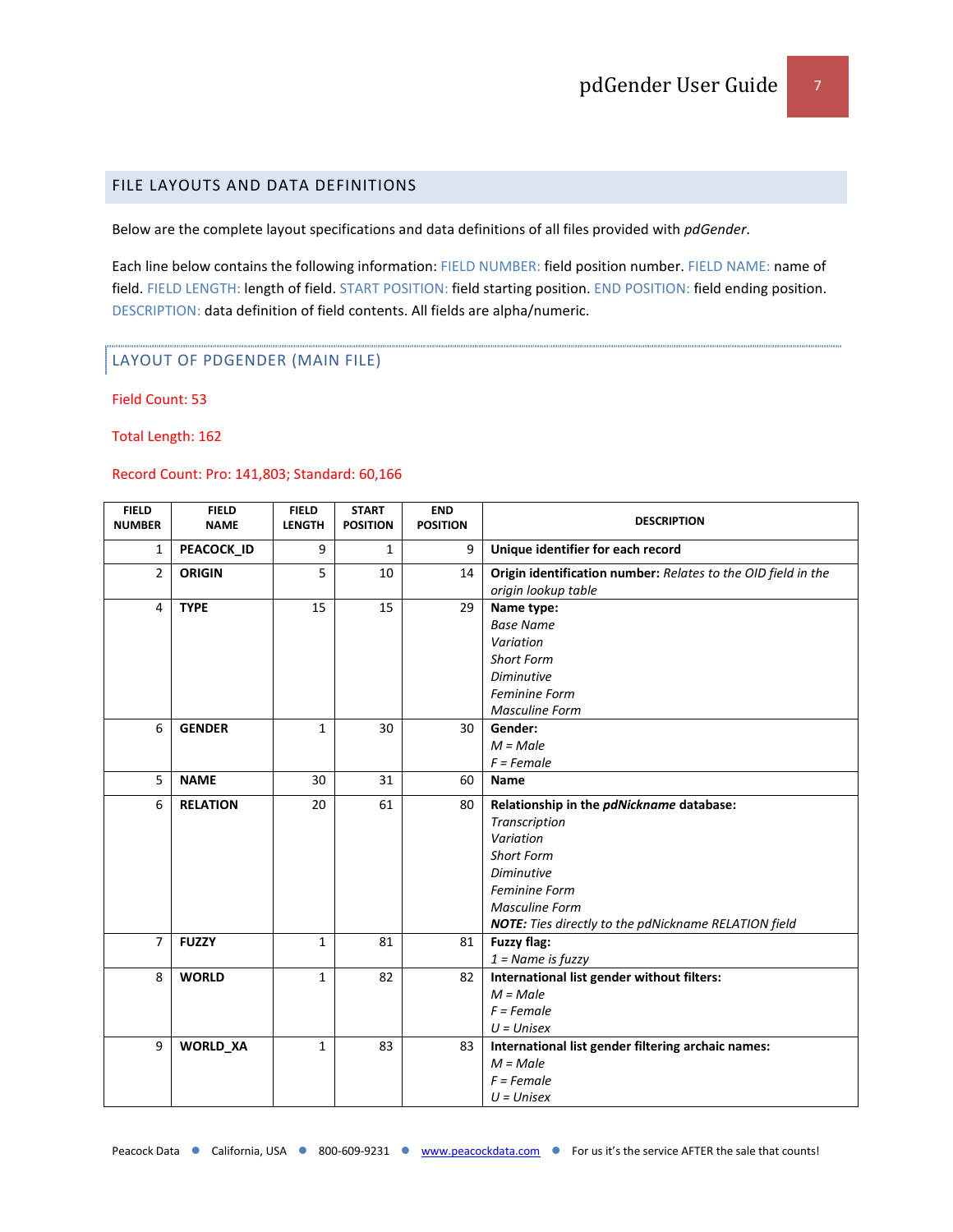| 10 | WORLD_XAR  | $\mathbf{1}$ | 84 | 84 | International list gender filtering archaic names and rare<br>unisex usages:<br>$M = Male$<br>$F = Female$<br>$U =$ Unisex                   |  |
|----|------------|--------------|----|----|----------------------------------------------------------------------------------------------------------------------------------------------|--|
| 11 | WORLD_XARD | 1            | 85 | 85 | International list gender filtering archaic names, rare unisex<br>usages, and diminutives:<br>$M = Male$<br>$F = Female$<br>$U =$ Unisex     |  |
| 12 | USA_XA     | 1            | 86 | 86 | American list gender filtering archaic names:<br>$M = Male$<br>$F = Female$<br>$U =$ Unisex                                                  |  |
| 13 | USA_XAR    | 1            | 87 | 87 | American list gender filtering archaic names and rare unisex<br>usages:<br>$M = Male$<br>$F = Female$<br>$U =$ Unisex                        |  |
| 14 | USA_XARD   | $\mathbf{1}$ | 88 | 88 | American list gender filtering archaic names, rare unisex<br>usages, and diminutives:<br>$M = Male$<br>$F = Female$<br>$U = Unisex$          |  |
| 15 | ENG_XA     | 1            | 89 | 89 | English-dominated list gender filtering archaic names:<br>$M = Male$<br>$F = Female$<br>$U =$ Unisex                                         |  |
| 16 | ENG_XAR    | 1            | 90 | 90 | English-dominated list gender filtering archaic names and<br>rare unisex usages:<br>$M = Male$<br>$F = Female$<br>$U =$ Unisex               |  |
| 17 | ENG_XARD   | 1            | 91 | 91 | English-dominated list gender filtering archaic names, rare<br>unisex usages, and diminutives:<br>$M = Male$<br>$F = Female$<br>$U =$ Unisex |  |
| 18 | ENG_XAV    | $\mathbf{1}$ | 92 | 92 | English-dominated list gender filtering archaic names and<br>very rare unisex usages:<br>$M = Male$<br>$F = Female$<br>$U =$ Unisex          |  |
| 19 | LAT_XA     | 1            | 93 | 93 | Latino-dominated list gender filtering archaic names:<br>$M = Male$<br>$F = Female$<br>$U =$ Unisex                                          |  |
| 20 | LAT_XAR    | 1            | 94 | 94 | Latino-dominated list gender filtering archaic names and rare<br>unisex usages:<br>$M = Male$<br>$F = Female$<br>$U =$ Unisex                |  |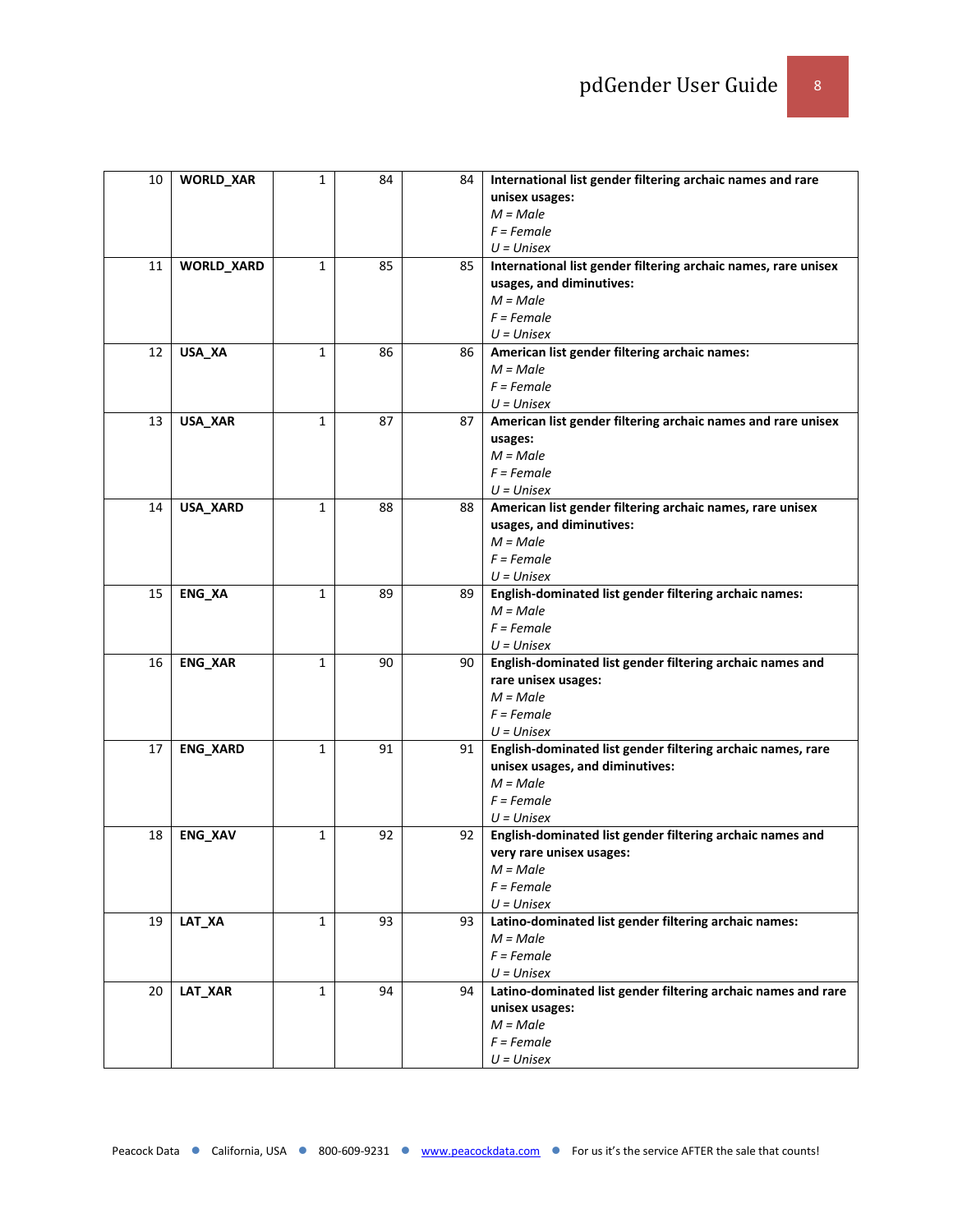| 21 | LAT_XAD         | 1            | 95  | 95  | Latino-dominated list gender filtering archaic names, rare   |  |
|----|-----------------|--------------|-----|-----|--------------------------------------------------------------|--|
|    |                 |              |     |     | unisex usages, and diminutives:                              |  |
|    |                 |              |     |     | $M = Male$                                                   |  |
|    |                 |              |     |     | $F = Female$                                                 |  |
|    |                 |              |     |     | $U = Unisex$                                                 |  |
| 22 | FR_EN_XA        | 1            | 96  | 96  | French and English-dominated list gender filtering archaic   |  |
|    |                 |              |     |     | names (French receives priority over English):               |  |
|    |                 |              |     |     | $M = Male$                                                   |  |
|    |                 |              |     |     | $F = Female$                                                 |  |
|    |                 |              |     |     | $U =$ Unisex                                                 |  |
| 23 | FR_EN_XAR       | $\mathbf{1}$ | 97  | 97  | French and English-dominated list gender filtering archaic   |  |
|    |                 |              |     |     |                                                              |  |
|    |                 |              |     |     | names and rare unisex usages (French receives priority over  |  |
|    |                 |              |     |     | English):                                                    |  |
|    |                 |              |     |     | $M = Male$                                                   |  |
|    |                 |              |     |     | $F = Female$                                                 |  |
|    |                 |              |     |     | $U = Unisex$                                                 |  |
| 24 | FR_EN_XAD       | 1            | 98  | 98  | French and English-dominated list gender filtering archaic   |  |
|    |                 |              |     |     | names, rare unisex usages, and diminutives (French receives  |  |
|    |                 |              |     |     | priority over English):                                      |  |
|    |                 |              |     |     | $M = Male$                                                   |  |
|    |                 |              |     |     | $F = Female$                                                 |  |
|    |                 |              |     |     | $U = Unisex$                                                 |  |
| 25 | EN_FR_XA        | 1            | 99  | 99  | English and French-dominated list gender filtering archaic   |  |
|    |                 |              |     |     | names (English receives priority over French):               |  |
|    |                 |              |     |     | $M = Male$                                                   |  |
|    |                 |              |     |     | $F = Female$                                                 |  |
|    |                 |              |     |     | $U = Unisex$                                                 |  |
| 26 | EN_FR_XAR       | $\mathbf{1}$ | 100 | 100 | English and French-dominated list gender filtering archaic   |  |
|    |                 |              |     |     | names and rare unisex usages (English receives priority over |  |
|    |                 |              |     |     | French):                                                     |  |
|    |                 |              |     |     | $M = Male$                                                   |  |
|    |                 |              |     |     | $F = Female$                                                 |  |
|    |                 |              |     |     | $U =$ Unisex                                                 |  |
| 27 | EN_FR_XAD       | 1            | 101 | 101 | English and French-dominated list gender filtering archaic   |  |
|    |                 |              |     |     | names, rare unisex usages, and diminutives (English receives |  |
|    |                 |              |     |     | priority over French):                                       |  |
|    |                 |              |     |     | $M = Male$                                                   |  |
|    |                 |              |     |     | $F = Female$                                                 |  |
|    |                 |              |     |     | $U =$ Unisex                                                 |  |
| 28 | <b>LANGFLAG</b> | 1            | 102 | 102 | Language flag:                                               |  |
|    |                 |              |     |     | 1 = At least one language field is filled                    |  |
|    |                 |              |     |     | A = Archaic                                                  |  |
|    |                 |              |     |     | Blank = Name is used in other languages                      |  |
|    |                 |              |     |     | NOTE: see the usage lookup table for other languages         |  |
| 29 | <b>USAGE</b>    | 5            | 103 | 107 | Usage identification number: Relates to the UID field in the |  |
|    |                 |              |     |     | usage lookup table                                           |  |
| 30 | <b>BIBLE</b>    | $\mathbf{1}$ | 108 | 108 | <b>Biblical and/or theological name:</b>                     |  |
|    |                 |              |     |     |                                                              |  |
|    |                 |              |     |     | $B = Biblical$                                               |  |
|    |                 |              |     |     | $T = Theological$                                            |  |
|    |                 |              |     |     | $R = B$ iblical and Theological                              |  |
| 31 | <b>ENGLISH</b>  | $\mathbf{1}$ | 109 | 109 | Name is used in the English language:                        |  |
|    |                 |              |     |     | $E =$ English                                                |  |
|    |                 |              |     |     | $e$ = English – rare usage                                   |  |
|    |                 |              |     |     | $V =$ English – very rare usage                              |  |
|    |                 |              |     |     | $A = Archaic$                                                |  |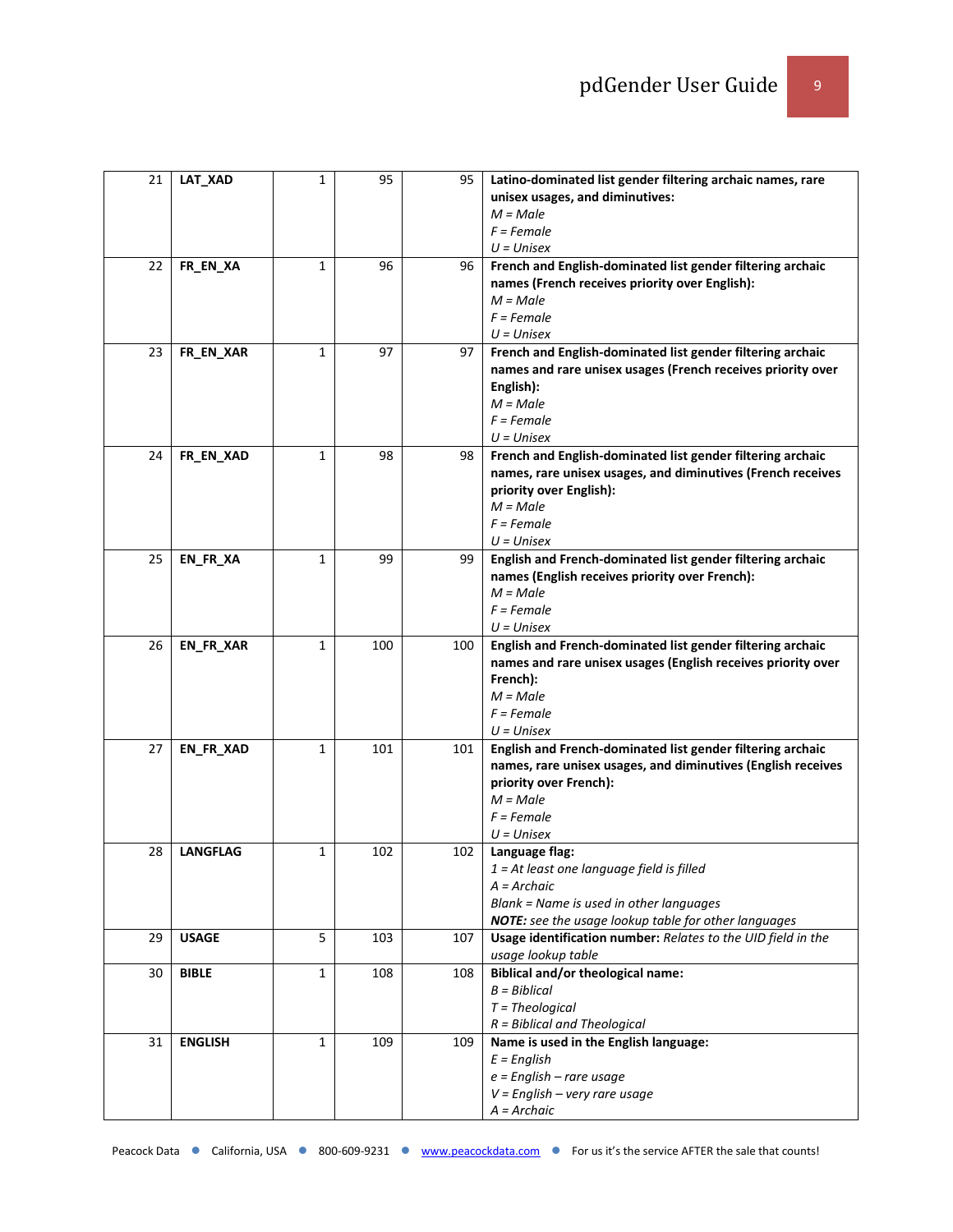| 32 | <b>AFRAM</b>    | 1            | 110 | 110 | Name is an African American name:           |  |
|----|-----------------|--------------|-----|-----|---------------------------------------------|--|
|    |                 |              |     |     | $E =$ African American                      |  |
|    |                 |              |     |     | $e =$ African American – rare usage         |  |
|    |                 |              |     |     | $A = Archaic$                               |  |
| 33 | <b>NATAM</b>    | 1            | 111 | 111 | Name is a Native American or Hawaiian name: |  |
|    |                 |              |     |     | $N =$ Native American                       |  |
|    |                 |              |     |     | $n$ = Native American – rare usage          |  |
|    |                 |              |     |     | $H =$ Hawaiian                              |  |
|    |                 |              |     |     | $h =$ Hawaiian – rare usage                 |  |
|    |                 |              |     |     | $A = Archaic$                               |  |
| 34 | <b>SPANISH</b>  | 1            | 112 | 112 | Name is used in the Spanish language:       |  |
|    |                 |              |     |     | $S =$ Spanish                               |  |
|    |                 |              |     |     | $s =$ Spanish – rare usage                  |  |
|    |                 |              |     |     | $A = Archaic$                               |  |
| 35 | <b>BASQUE</b>   | 1            | 113 | 113 | Name is used in the Basque language:        |  |
|    |                 |              |     |     | $B =$ Basque                                |  |
|    |                 |              |     |     | $b =$ Basque – rare usage                   |  |
|    |                 |              |     |     | $A = Archaic$                               |  |
| 36 | <b>CATALAN</b>  | 1            | 114 | 114 | Name is used in the Catalan language:       |  |
|    |                 |              |     |     | $C =$ Catalan                               |  |
|    |                 |              |     |     | $c =$ Catalan – rare usage                  |  |
|    |                 |              |     |     | A = Archaic                                 |  |
| 37 | <b>GALICIAN</b> | 1            | 115 | 115 | Name is used in the Galician language:      |  |
|    |                 |              |     |     | $G = Galician$                              |  |
|    |                 |              |     |     | $g$ = Galician – rare usage                 |  |
|    |                 |              |     |     | A = Archaic                                 |  |
| 38 | <b>FRENCH</b>   | 1            | 116 | 116 | Name is used in the French language:        |  |
|    |                 |              |     |     | $F = French$                                |  |
|    |                 |              |     |     | $f$ = French – rare usage                   |  |
|    |                 |              |     |     | $N = Norman$ French                         |  |
|    |                 |              |     |     | $n = Norman$ French – rare usage            |  |
|    |                 |              |     |     | $Q = Occitan$                               |  |
|    |                 |              |     |     | $o = Occitan - rare usage$                  |  |
|    |                 |              |     |     | $P =$ French Provençal                      |  |
|    |                 |              |     |     | $p$ = French Provençal – rare usage         |  |
|    |                 |              |     |     | $A = Archaic$                               |  |
| 39 | <b>GERMAN</b>   | 1            | 117 | 117 | Name is used in the German language:        |  |
|    |                 |              |     |     | G = German                                  |  |
|    |                 |              |     |     | $g = German - rare usage$                   |  |
|    |                 |              |     |     | S = Swiss German                            |  |
|    |                 |              |     |     | s = Swiss German - rare usage               |  |
|    |                 |              |     |     | A = Archaic                                 |  |
| 40 | <b>HINDU</b>    | 1            | 118 | 118 | Name is used in the Hindustani language:    |  |
|    |                 |              |     |     | $H = Hindi$                                 |  |
|    |                 |              |     |     | $h = H$ indi – rare usage                   |  |
|    |                 |              |     |     | $U = Urdu$                                  |  |
|    |                 |              |     |     | $u = Urdu - rare$ usage                     |  |
|    |                 |              |     |     | $A = Archaic$                               |  |
| 41 | <b>RUSSIAN</b>  | $\mathbf{1}$ | 119 | 119 | Name is used in the Russian language:       |  |
|    |                 |              |     |     | $R = Russian$                               |  |
|    |                 |              |     |     | $r = Russian - rare usage$                  |  |
|    |                 |              |     |     | $A = Archaic$                               |  |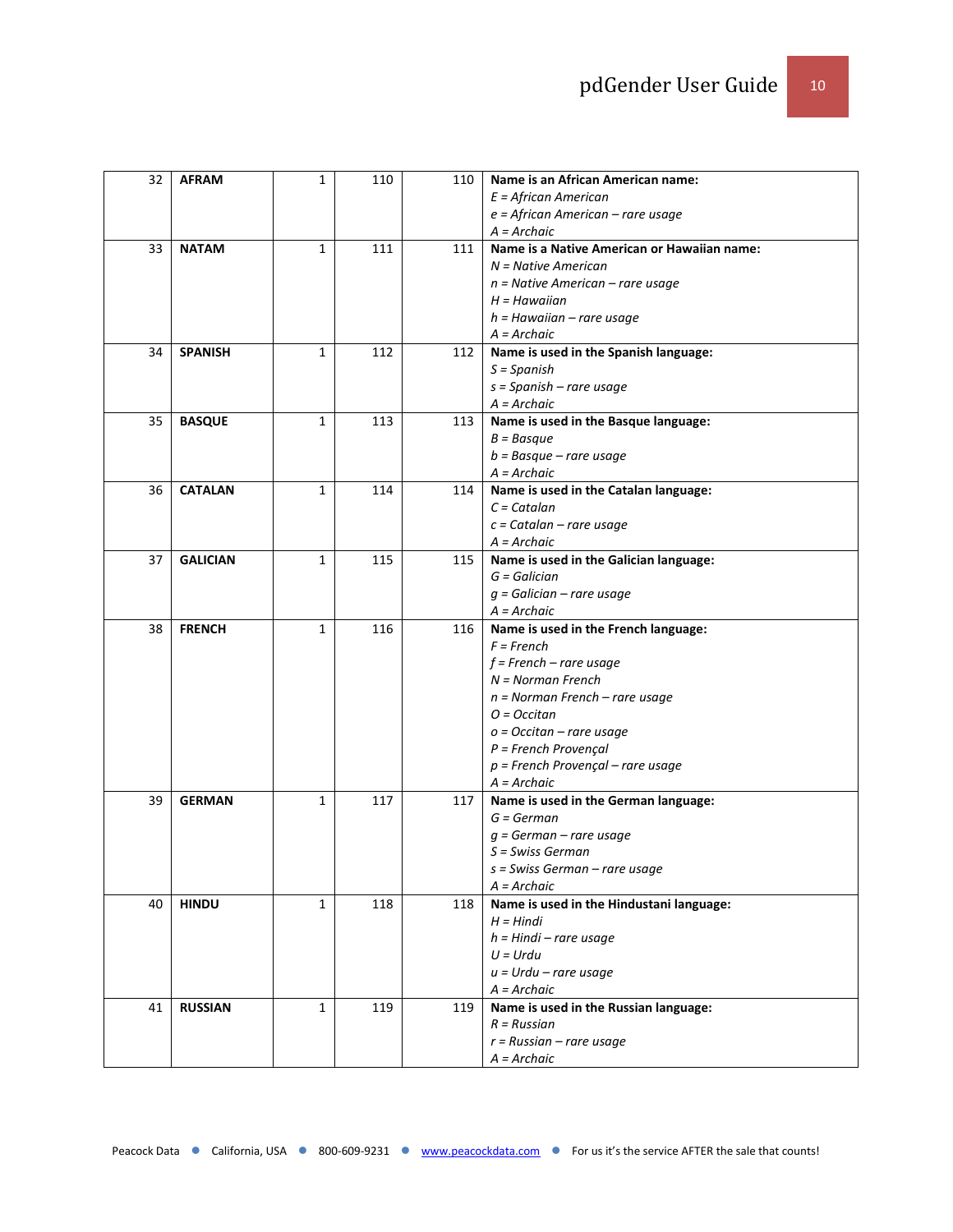| 42 | <b>PERSIAN</b>  | 1            | 120 | 120 | Name is used in the Persian language:                        |  |
|----|-----------------|--------------|-----|-----|--------------------------------------------------------------|--|
|    |                 |              |     |     | $P = Persian$                                                |  |
|    |                 |              |     |     | $p =$ Persian – rare usage                                   |  |
|    |                 |              |     |     | $A = Archaic$                                                |  |
| 43 | <b>ARABIC</b>   | $\mathbf{1}$ | 121 | 121 | Name is used in the Arabic language:                         |  |
|    |                 |              |     |     | $M = Arabic$                                                 |  |
|    |                 |              |     |     |                                                              |  |
|    |                 |              |     |     | $m = Arabic - rare usage$                                    |  |
|    |                 |              |     |     | A = Archaic                                                  |  |
| 44 | <b>JAPANESE</b> | $\mathbf{1}$ | 122 | 122 | Name is used in the Japanese language:                       |  |
|    |                 |              |     |     | $J = Japanese$                                               |  |
|    |                 |              |     |     | $j = Japanese - rare usage$                                  |  |
|    |                 |              |     |     | $A = Archaic$                                                |  |
| 45 | <b>CHINESE</b>  | $\mathbf{1}$ | 123 | 123 | Name is used in the Chinese language:                        |  |
|    |                 |              |     |     | $C = Chinese$                                                |  |
|    |                 |              |     |     | $c = Chinese - rare usage$                                   |  |
|    |                 |              |     |     | $A = Archaic$                                                |  |
| 46 | <b>VIET</b>     | $\mathbf{1}$ | 124 | 124 | Name is used in the Vietnamese language:                     |  |
|    |                 |              |     |     | $V = Vietnames$                                              |  |
|    |                 |              |     |     | $v$ = Vietnamese – rare usage                                |  |
|    |                 |              |     |     | $A = Archaic$                                                |  |
| 47 | <b>KOREAN</b>   | 1            | 125 | 125 | Name is used in the Korean language:                         |  |
|    |                 |              |     |     | $K = K$ orean                                                |  |
|    |                 |              |     |     | $k$ = Korean – rare usage                                    |  |
|    |                 |              |     |     | $A = Archaic$                                                |  |
|    |                 |              |     |     |                                                              |  |
| 48 | <b>YIDDISH</b>  | 1            | 126 | 126 | Name is used in the Yiddish language:                        |  |
|    |                 |              |     |     | $Y = Yiddish$                                                |  |
|    |                 |              |     |     | $y = Yiddish - rare usage$                                   |  |
|    |                 |              |     |     | $A = Archaic$                                                |  |
| 49 | <b>HEBREW</b>   | $\mathbf{1}$ | 127 | 127 | Name is used in the Hebrew language:                         |  |
|    |                 |              |     |     | $H = Hebrew$                                                 |  |
|    |                 |              |     |     | $h = Hebrew - rare usage$                                    |  |
| 50 | <b>LATIN</b>    | 1            | 128 | 128 | Name is used in the Latin language:                          |  |
|    |                 |              |     |     | $L = Latin$                                                  |  |
|    |                 |              |     |     | $l =$ Latin – rare usage                                     |  |
| 51 | <b>GREEK</b>    | 1            | 129 | 129 | Name is used in the Greek language:                          |  |
|    |                 |              |     |     | $G = Greek$                                                  |  |
|    |                 |              |     |     | $g = \text{Greek} - \text{rare usage}$                       |  |
| 52 | <b>MYTH</b>     | 3            | 130 | 132 | Name is used in mythology:                                   |  |
|    |                 |              |     |     | A = Arthurian Legend                                         |  |
|    |                 |              |     |     | $E =$ Egyptian Mythology                                     |  |
|    |                 |              |     |     | e = Egyptian Mythology (Anglicized)                          |  |
|    |                 |              |     |     | h = Egyptian Mythology (Hellenized)                          |  |
|    |                 |              |     |     | y = Egyptian Mythology (Latinized)                           |  |
|    |                 |              |     |     | G = Greek Mythology                                          |  |
|    |                 |              |     |     | g = Greek Mythology (Latinized)                              |  |
|    |                 |              |     |     | I = Irish Mythology                                          |  |
|    |                 |              |     |     | i = Irish Mythology (Latinized)                              |  |
|    |                 |              |     |     | J = Judeo-Christian Legend                                   |  |
|    |                 |              |     |     |                                                              |  |
|    |                 |              |     |     | j = Judeo-Christian Legend (Anglicized)                      |  |
|    |                 |              |     |     | $N = N$ orse Mythology                                       |  |
|    |                 |              |     |     | $R = Roman Mythology$                                        |  |
|    |                 |              |     |     | r = Roman Mythology (Anglicized)                             |  |
|    |                 |              |     |     | NOTE: See the usage lookup table for other uses in mythology |  |
| 53 | <b>REALNAME</b> | 30           | 133 | 162 | Real name of the fuzzy entry: Filled if FUZZY equals "1"     |  |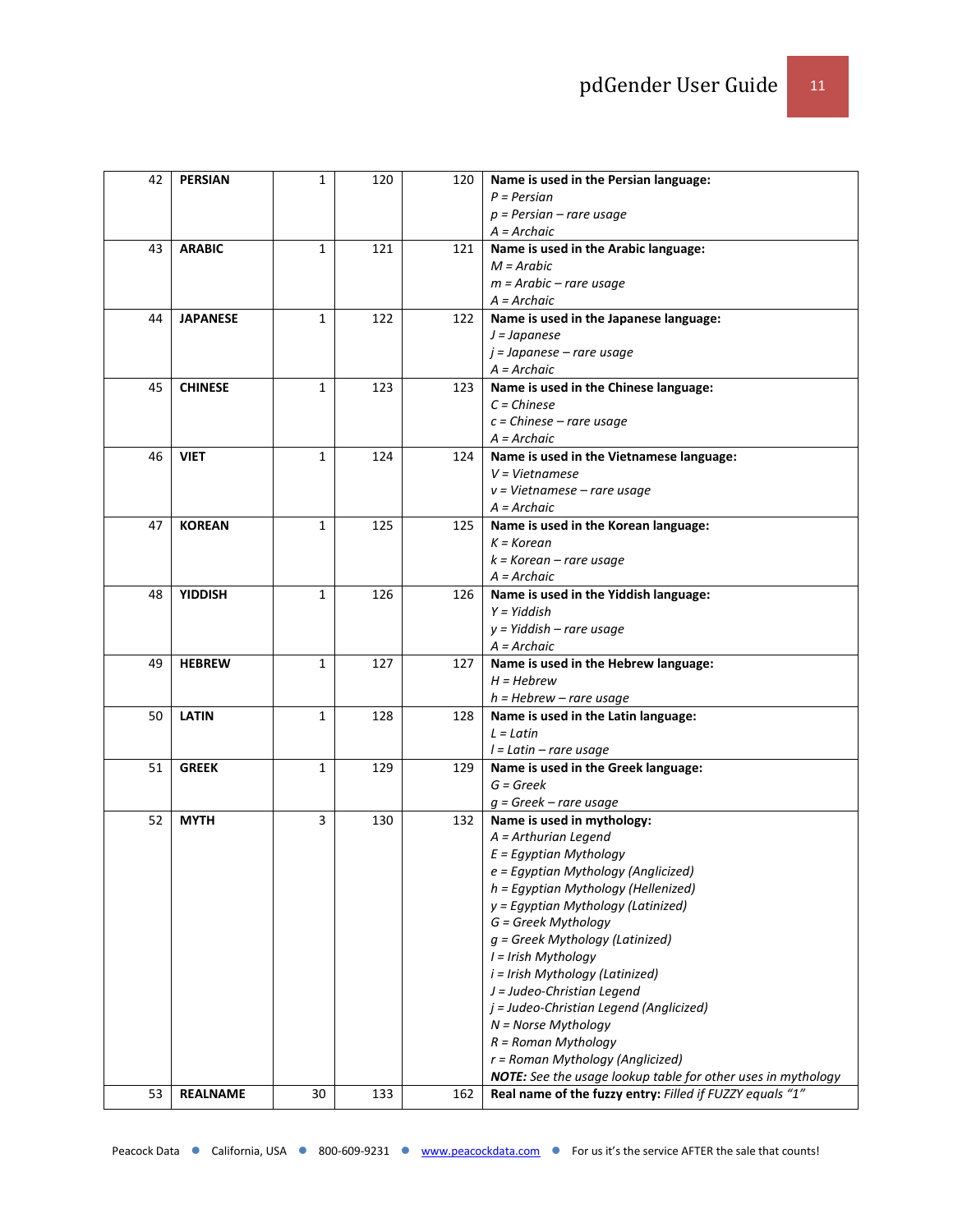# LAYOUT OF ORIGIN (LOOKUP FILE)

Field Count: 2

Total Length: 259

Record Count: 1,263

| <b>FIELD</b><br><b>NUMBER</b> | <b>FIELD</b><br><b>NAME</b> | <b>FIELD</b><br><b>LENGTH</b> | <b>START</b><br><b>POSITION</b> | <b>END</b><br><b>POSITION</b> | <b>DESCRIPTION</b>                                                                                                                        |
|-------------------------------|-----------------------------|-------------------------------|---------------------------------|-------------------------------|-------------------------------------------------------------------------------------------------------------------------------------------|
|                               | <b>OID</b>                  |                               |                                 |                               | Unique identifier for each origin: Relates to the ORIGIN field in<br>the main pdGender database                                           |
|                               | <b>ORIGIN</b>               | 254                           | 6                               | 259                           | <b>Origin:</b> Comma delimited list of languages involved in the<br>origin of the name; also includes information about unique<br>origins |

# LAYOUT OF USAGE (LOOKUP FILE)

Field Count: 3

Total Length: 260

Record Count: 2,083

| <b>FIELD</b><br><b>NUMBER</b> | <b>FIELD</b><br><b>NAME</b> | <b>FIELD</b><br><b>LENGTH</b> | <b>START</b><br><b>POSITION</b> | <b>END</b><br><b>POSITION</b> | <b>DESCRIPTION</b>                                                |  |
|-------------------------------|-----------------------------|-------------------------------|---------------------------------|-------------------------------|-------------------------------------------------------------------|--|
|                               | UID                         |                               |                                 |                               | Unique identifier for each usage: Relates to the USAGE field in   |  |
|                               |                             |                               |                                 |                               | the main pdGender database                                        |  |
|                               | <b>USAGE</b>                | 254                           | 6                               | 259                           | Usage: Comma delimited list of languages using the name;          |  |
|                               |                             |                               |                                 |                               | also includes biblical, theological, mythology, and literary uses |  |
|                               | <b>NOTINUSE</b>             |                               | 260                             | 260                           | Not-in-use flag:                                                  |  |
|                               |                             |                               |                                 |                               | $X = Not$ used as a personal name; used only in the Bible,        |  |
|                               |                             |                               |                                 |                               | theology, mythology, or literature                                |  |

# LAYOUT OF REALNAMES (LOOKUP FILE)

Field Count: 2

Total Length: 39

# Record Count: 81,637

| <b>FIELD</b><br><b>NUMBER</b> | <b>FIELD</b><br><b>NAME</b> | <b>FIELD</b><br><b>LENGTH</b> | <b>START</b><br><b>POSITION</b> | <b>END</b><br><b>POSITION</b> | <b>DESCRIPTION</b>                                                    |  |
|-------------------------------|-----------------------------|-------------------------------|---------------------------------|-------------------------------|-----------------------------------------------------------------------|--|
|                               |                             |                               |                                 |                               |                                                                       |  |
|                               | PEACOCK ID                  |                               |                                 | 9                             | Unique identifier for each record: Relates to the PEACOCK ID          |  |
|                               |                             |                               |                                 |                               | field in fuzzy logic add-ons and upgrades                             |  |
|                               | <b>REALNAME</b>             | 30                            | 10                              | 39                            | <b>Real name of the fuzzy entry:</b> Filled with the real spelling of |  |
|                               |                             |                               |                                 |                               | names provided in fuzzy logic add-ons and upgrades                    |  |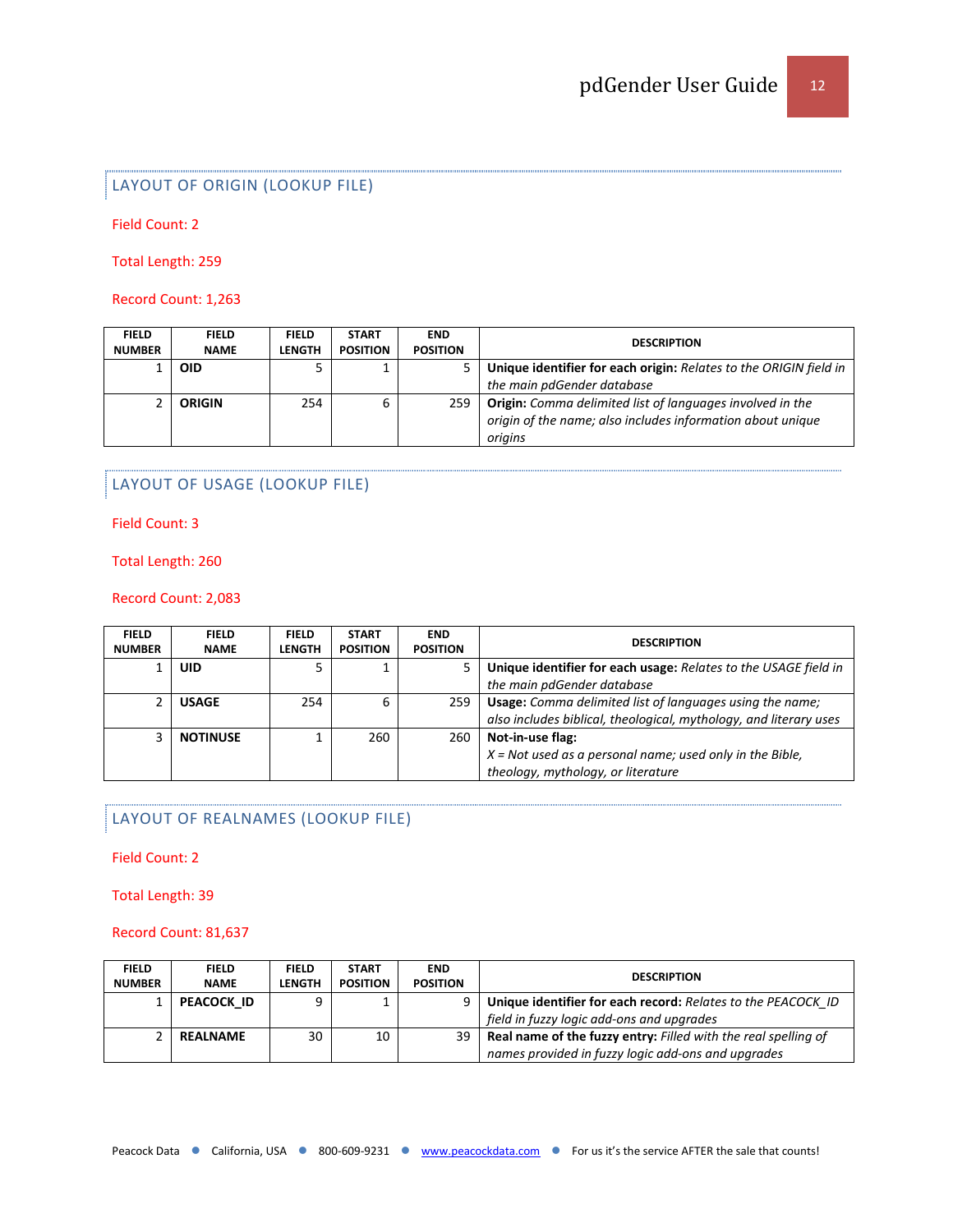# <span id="page-12-0"></span>**USING THE PDGENDER DATABASE**

The main *pdGender* file is organized with one name per record. Additional information, such as gender, type of name, origin of the name, and languages of use, are provided for each name as well. Users can match against the first names on their lists to determine the gender of the individuals using special filtered gender coding fields.

# <span id="page-12-1"></span>PEACOCK\_ID FIELD

The first field in the database is PEACOCK\_ID. It provides a unique identifier for each record, but is also equipped with additional functionality. Each begins with the character "g" to identify the database. They have two parts separated with a hyphen.

The following is the first PEACOCK\_ID in the database:

• **g000001-1** is a complete PEACOCK\_ID; no other record has this same exact identification

# PARTS OF PEACOCK\_ID

The first part of the PEACOCK ID code (the part before the hyphen) identifies each unique name. A unique name is defined by the spelling of the name, gender, type of name, origin, and usage.

The following is an example of a unique name identification number:

• **g000001** is the first part of a PEACOCK\_ID; it identifies each unique name; multiple records can have this same number but each record is showing the same name in a different relationship

The second part (the part after the hyphen) is provided for compatibility with *pdNickname*. (*pdNickname* is not required to use *pdGender* but they are highly attuned to work together.) It identifies each type of relationship a unique name has in the *pdNickname* database. There are six possible relationship types: Variation, Transcription, Short Form (including Short Form Variation), Diminutive (including Diminutive Variation), Feminine Form, and Masculine Form. Names can be involved with up to five of the six relationship types; they cannot be involved with both a Feminine Form and a Masculine Form relationship.

The following is an example of unique name and relationship identification number:

• **g000001-2** has both parts of a PEACOCK\_ID; it identifies each unique name and relationship type; no other record has this same exact identification

Review the section on [Compatibility](#page-20-1) for further information on using *pdGender* with *pdNickname*.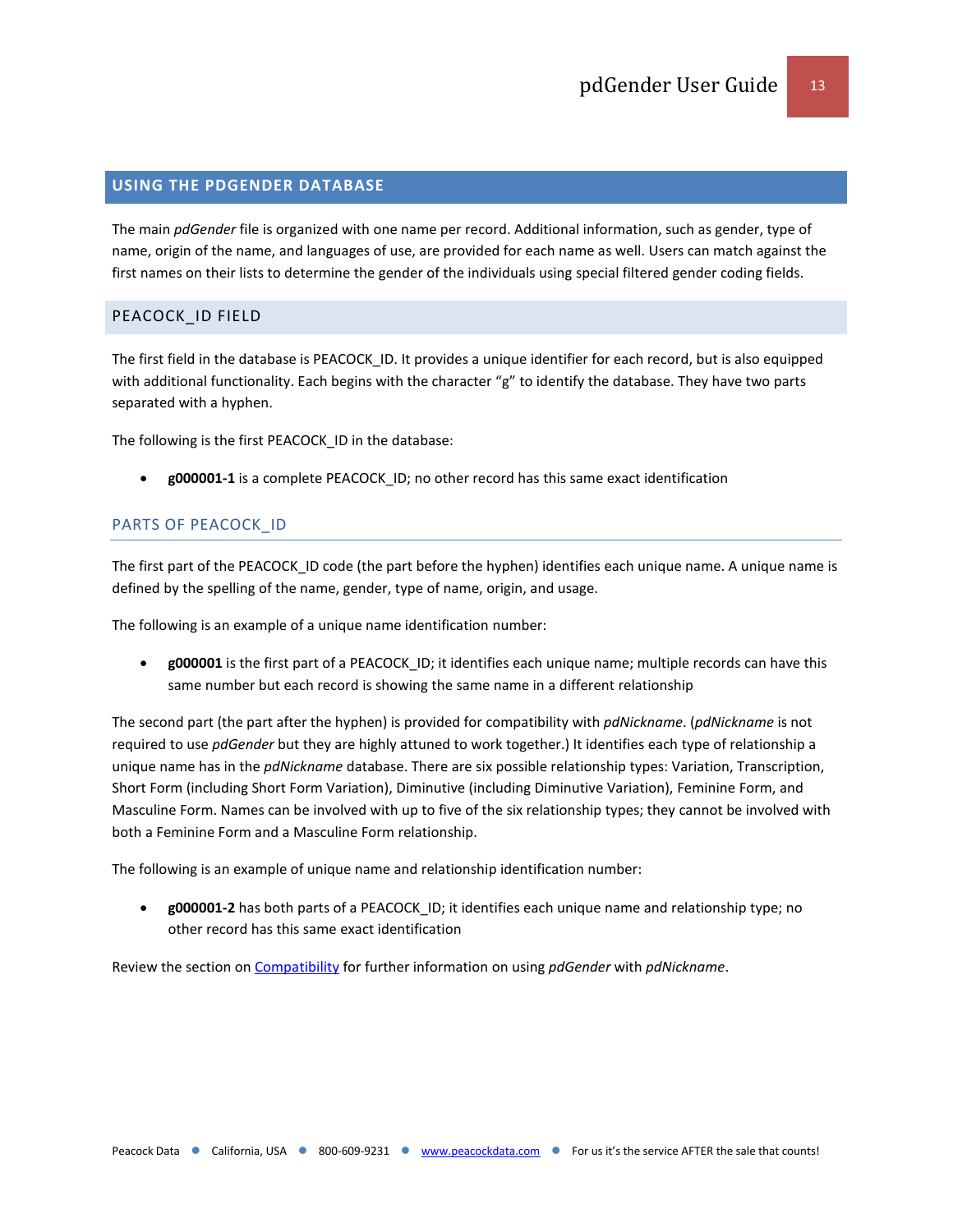#### <span id="page-13-0"></span>NAME AND GENDER

Each record has a name in the NAME field and the associated gender in the GENDER field. Additional information, such as type of name, origin of the name, and languages of use, are provided for each name as well. Users can match against the first names on their lists to determine the gender of the individuals.

#### IMPORTANT

The process of coding usually utilizes th[e filtered gender coding fields](#page-14-0) to assign gender, and not the GENDER field.

GENDER is a special field that resolves to either male or female based on the language of use and never to a unisex name. If a name is unisex, both a male and female record is included, often with an indicator of rare usage by one gender. Because it is tied to language of use, the GENDER field can be utilized for very precise gender coding if the user knows the language of use in advance.

# <span id="page-13-1"></span>NAME TYPE

Each name is identified by type of name in the TYPE field. Many spellings of names serve multiple types, such as both a variation of another first name as well as usage as a short form nickname or diminutive. Opposite gender forms frequently serve both as feminine forms or masculine forms as well as variation of other same-gender names. Each formation of the name is included in the database in separate records.

Name types are:

#### BASE NAME

This is the oldest identified formation of a name. Many originated in Antiquity or the Middle Ages, and include Greek, Roman, Hebrew, Ancient Germanic, Old Norse, Old English, Middle English, and Old Spanish, among numerous other name origins.

# VARIATION

These are spelling alterations of Base Names or other first name Variations. When the alteration arises in the same language and era, it is known as a "variant" of the name. When it arises in another language or era, such as Old English to modern English, it is known as a "form" of the name.

#### SHORT FORM

These are nicknames for Base Names and first name Variations. They are commonly based on the first syllable or part of a name, but not always.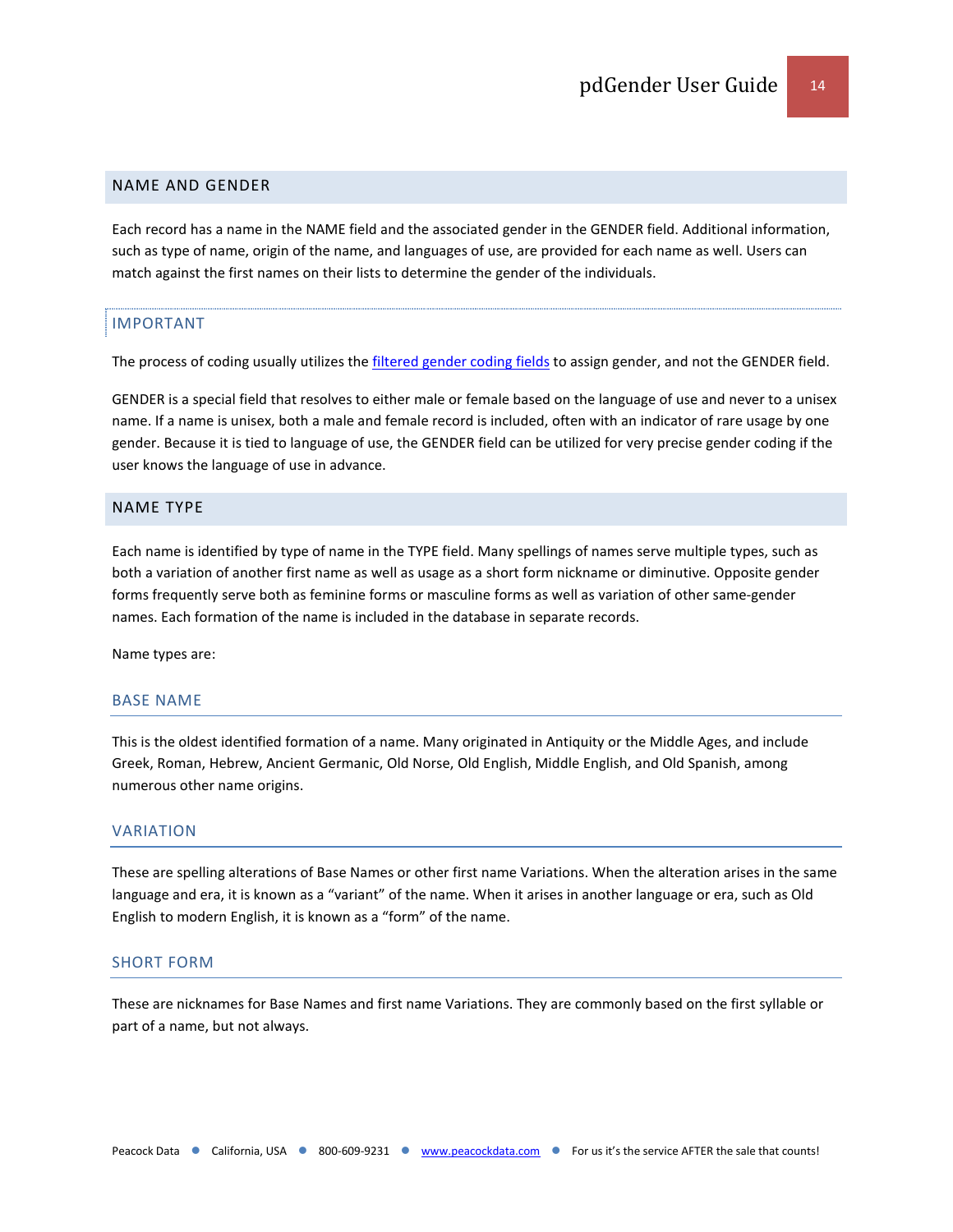#### DIMINUTIVE

These are also used as nicknames for Base Names and first name Variations, but can be a diminutive form of a Short Form nickname as well. They usually include some of the root spelling of the name it is associated with and are typically intended to convey more endearment than Short Form nicknames.

#### FEMININE FORM

These are spelling alterations of male gender Base Names and first name Variations formulated for the female gender.

#### MASCULINE FORM

These are the opposite of Feminine Form names and are much less common. They are spelling alterations of female gender Base Names and fist name Variations formulated for the male gender.

# <span id="page-14-0"></span>FILTERED GENDER CODING FIELDS

The twenty filtered gender coding fields are the heart of the *pdGender* matching system. These allow users to filter their matches for languages, rare unisex usage by one gender, archaic names, and diminutives. When a name is one gender in Khmer and another in English, users can have the English identification applied or the international usage. When a unisex name like Kimberly or Hillary is called up, users can have the much more common feminine form applied or the generic usage.

#### **WORLD**

This is the only gender coding field without filters of any kind. It can utilize like the standard unfiltered gender coding fields most users are familiar with and is similar to the implication found in previous versions of *pdGender*.

# WORLD\_XA, WORLD\_XAR, WORLD\_XARD

These include all international matches and are not filtered by language.

WORLD\_XA filters only archaic names. WORLD\_XAR filters both archaic names and rare unisex usages. WORLD\_XARD filters archaic names, rare unisex usages, and diminutives (which are less likely to be on lists). If a match cannot be made with the filters, the unfiltered WORLD international gender is applied.

# USA\_XA, USA\_XAR, USA\_XARD

These filters are designed for American lists and lists from other English-speaking nations. It first tries to match English names, then Spanish names, and then searches other common languages.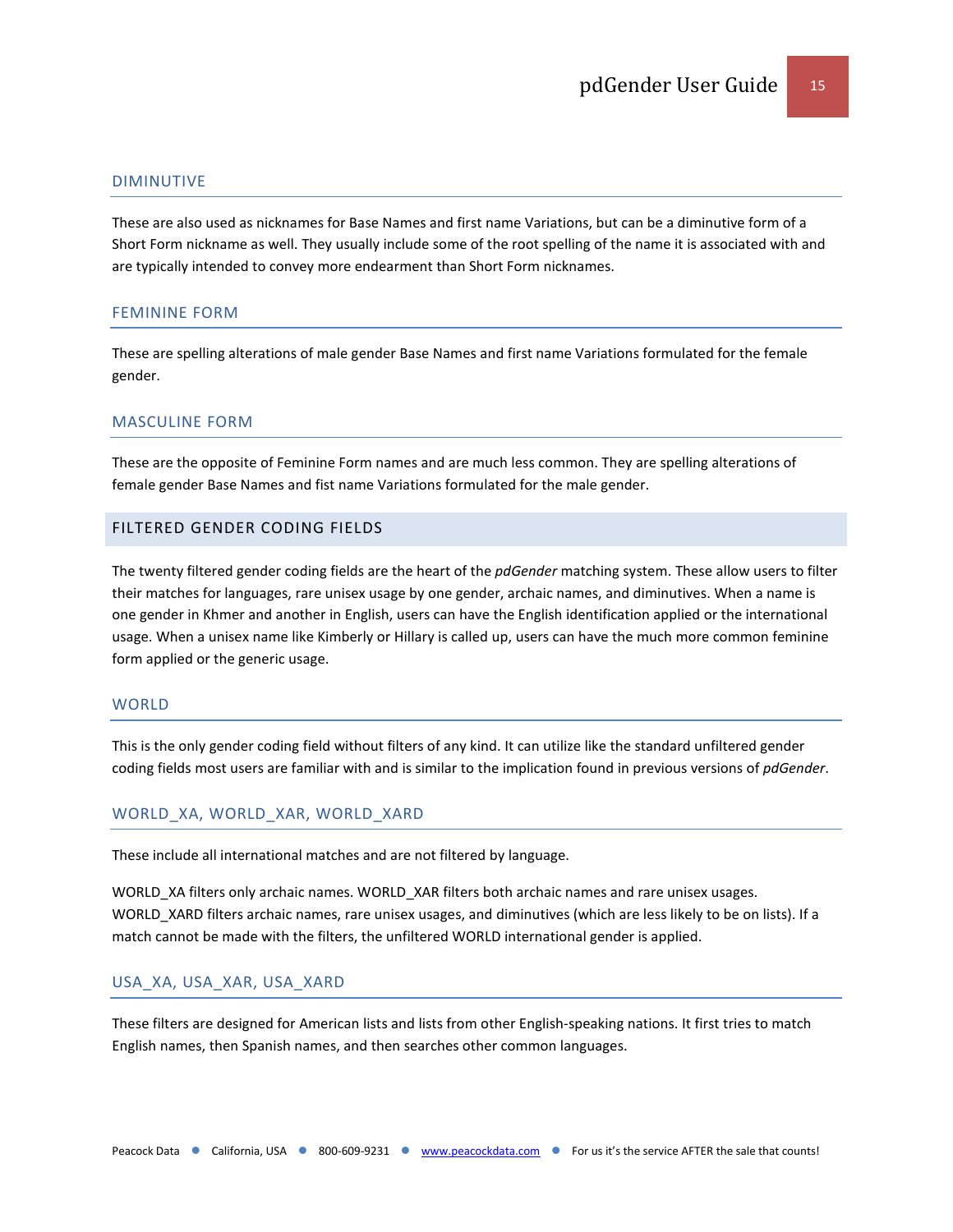USA\_XA filters only archaic names. USA\_XAR filters both archaic names and rare unisex usages. USA\_XARD filters archaic names, rare unisex usages, and diminutives (which are less likely to be on lists). If a match cannot be made with the filters, the unfiltered WORLD international gender is applied.

# ENG\_XA, ENG\_XAR, ENG\_XARD, ENG\_XAV

These filters are designed for English-dominated lists. It first tries to match English names and then searches other common languages.

ENG\_XA filters only archaic names. ENG\_XAR filters both archaic names and rare unisex usages. ENG\_XARD filters archaic names, rare unisex usages, and diminutives (which are less likely to be on lists). If a match cannot be made with the filters, the unfiltered WORLD international gender is applied.

# ENG\_XAV

ENG\_XAV is a special filter for only English names, where statistics are more plentiful, that filters archaic names and only "very" rare English unisex usages. If a match cannot be made with the filters, the unfiltered WORLD international gender is applied.

# LAT\_XA, LAT\_XAR, LAT\_XARD

These filters are designed for Latino-dominated lists. It first tries to match Spanish names, then English names, and then searches other common languages.

LAT\_XA filters only archaic names. LAT\_XAR filters both archaic names and rare unisex usages. LAT\_XARD filters archaic names, rare unisex usages, and diminutives (which are less likely to be on lists). If a match cannot be made with the filters, the unfiltered WORLD international gender is applied.

# FR\_EN\_XA, FR\_EN\_XAR, FR\_EN\_XARD

These filters are designed for French and English-dominated lists (French receives priority over English). It first tries to match French names, then English names, and then searches other common languages.

FR\_EN\_XA filters only archaic names. FR\_EN \_XAR filters both archaic names and rare unisex usages. FR\_EN \_XARD filters archaic names, rare unisex usages, and diminutives (which are less likely to be on lists). If a match cannot be made with the filters, the unfiltered WORLD international gender is applied.

#### EN\_FR\_XA, EN\_FR\_XAR, EN\_FR\_XARD

These filters are designed for English and French-dominated lists (English receives priority over French). It first tries to match English names, then French Names, and then searches other common languages.

EN\_FR\_XA filters only archaic names. EN\_FR \_XAR filters both archaic names and rare unisex usages. EN\_FR \_XARD filters archaic names, rare unisex usages, and diminutives (which are less likely to be on lists). If a match cannot be made with the filters, the unfiltered WORLD international gender is applied.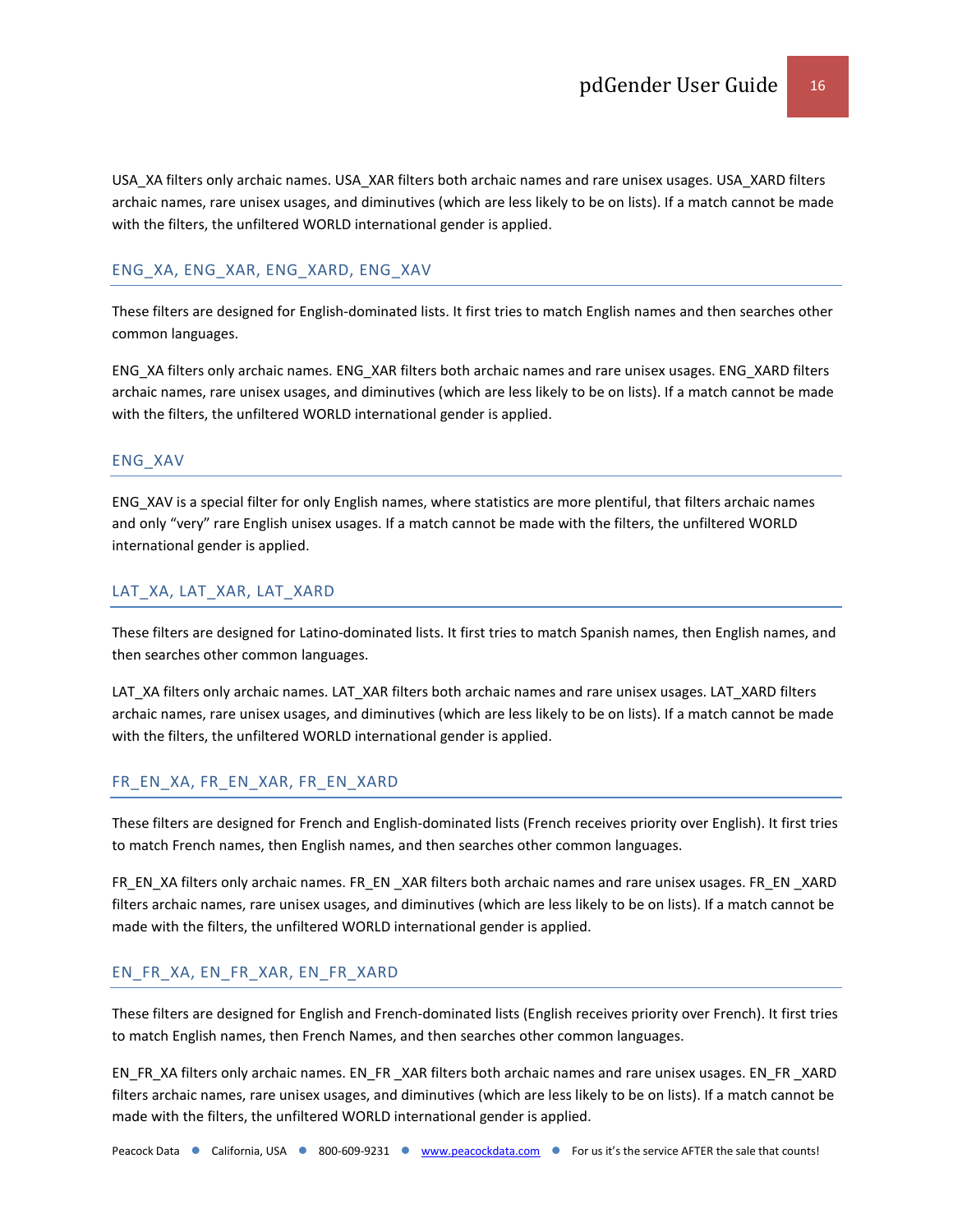#### <span id="page-16-0"></span>FUZZY LOGIC

# *This section applies to pdGender Pro. It also applies to pdGender Standard when fuzzy logic add-ons or upgrades are appended to the system.*

The fuzzy logic technology in this software allows matching first name and nickname data that has typographical errors or utilizes stylized spelling methods. When a fuzzy logic record is provided, it is indicated in the FUZZY field and the correct spelling of the name is entered in the REALNAME field.

If users filter for records flagged in the FUZZY field, they are likely to see errors they have repeatedly made or seen. In many cases you will have to look close to see the difference, but they are different.

# TYPOGRAPHICAL ERRORS

A large majority of fuzzy logic records involve common typographical errors. These algorithms look at frequently reversed digraphs (a pair of letters used to make one phoneme or distinct sound), phonetically transcribed digraphs, double letters typed as single letters, single letters that are doubled, and other common data entry issues.

The most likely typographical errors are determined based on the number of letters, the characters involved, where they are located in the name, and other factors. Sometimes, however, a less common error is provided due to filtering criteria. This is usually because one requirement is that fuzzy spellings never formulate a real name already in the database. This sometimes happens and most often because the fuzzy spelling was already a real variation of the same name.

The following are examples of fuzzy logic based on common typographical errors:

|           | <b>NAME</b>       | <b>FUZZY</b> | <b>REALNAME</b>    |
|-----------|-------------------|--------------|--------------------|
| Example 1 | ALL               |              | AL                 |
| Example 2 | <b>ROCO</b>       | 1            | <b>ROCCO</b>       |
| Example 3 | <b>CHRISTOFER</b> | 1            | <b>CHRISTOPHER</b> |
| Example 4 | <b>SOHPIA</b>     | 1            | <b>SOPHIA</b>      |
| Example 5 | <b>MARGRAET</b>   | 1            | <b>MARGARET</b>    |

In *Example 1*, the "L" in "AL" is repeated in NAME and REALNAME shows the correct spelling.

In *Example 2*, the second "C" in "ROCCO" is left out in NAME and REALNAME shows the correct spelling.

In *Example 3*, the "PH" digraph in "CHRISTOPHER" is phonetically transcribed as "F" in NAME and REALNAME shows the correct spelling.

In *Example 4*, the "PH" digraph in "SOPHIA" is reversed in NAME and REALNAME shows the correct spelling.

In *Example 5*, the second "AR" digraph in "MARGRAET" is reversed in NAME and REALNAME shows the correct spelling.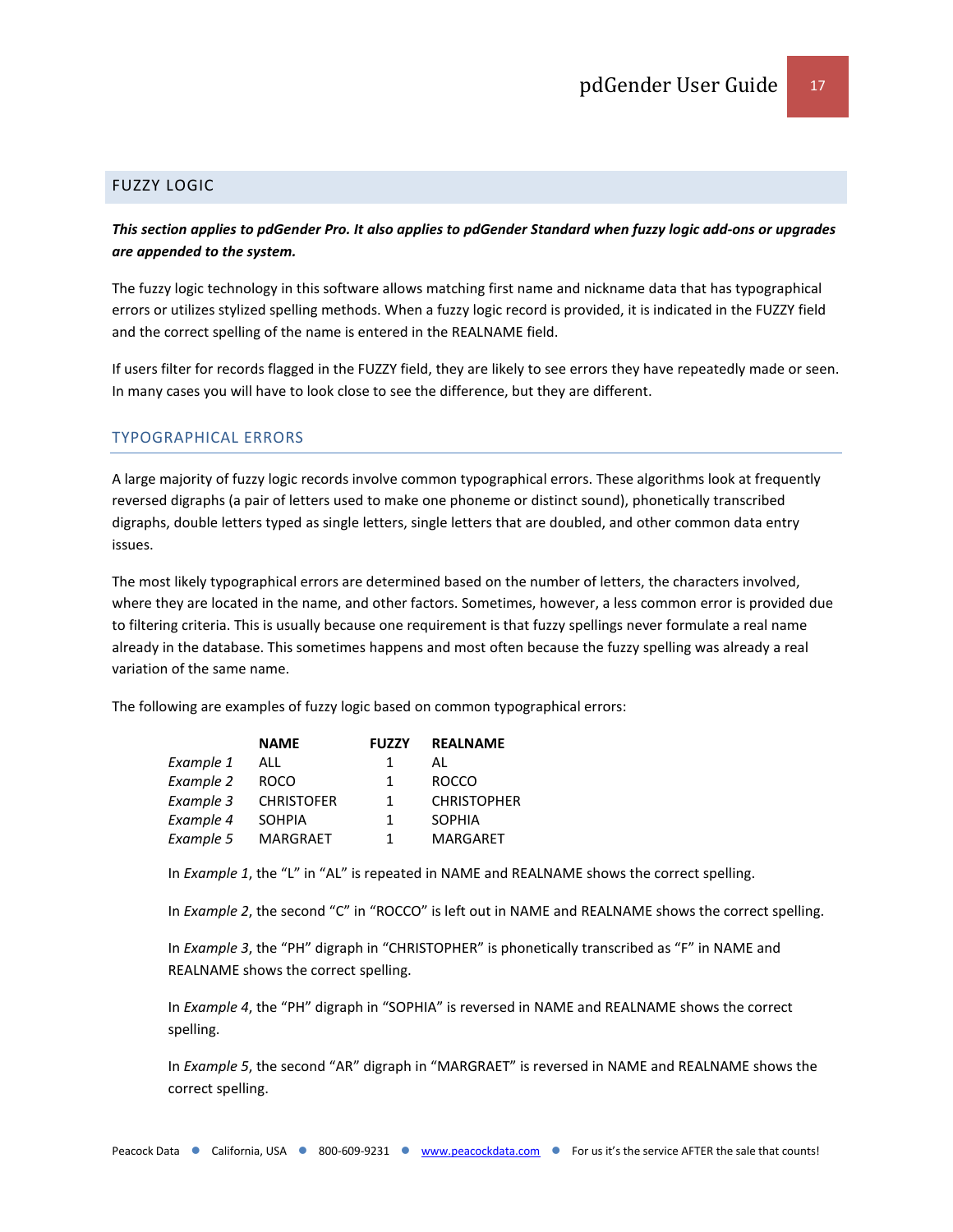# STYLIZED SPELLINGS

Other fuzzy logic records involve stylized spelling methods. These algorithms look at non-regular characters such as extended ANSI characters (ASCII values 128 to 255) as well as hyphens, apostrophes, and spaces.

A few of the possible extended characters are "Á" (A-acute), "Ö" (O-umlaut), and "Ñ" (N-tilde). In these cases, "Á" becomes "A" (A-regular), "Ö" becomes "O" (O-regular), "Ñ" becomes "N" (N-regular), and other extended characters are treated similarly.

The following are examples of fuzzy logic with stylized spellings:

|            | <b>NAME</b>      | <b>FUZZY</b> | <b>REALNAME</b>   |
|------------|------------------|--------------|-------------------|
| Example 6  | <b>BJORK</b>     | 1            | <b>BJÖRK</b>      |
| Example 7  | <b>NICOLAS</b>   | 1            | <b>NICOLÁS</b>    |
| Example 8  | <b>ASHTORET</b>  | 1            | 'ASHTORET         |
| Example 9  | ABDALHAMID       | 1            | ABD-AL-HAMID      |
| Example 10 | <b>JUANMARIA</b> | 1            | <b>JUAN MARÍA</b> |

In *Example 6*, NAME is spelled with O-regular instead of with O-umlaut and REALNAME shows the stylized spelling.

In *Example 7*, NAME is spelled with A-regular instead of with A-acute and REALNAME shows the stylized spelling.

In *Example 8*, NAME is spelled without an apostrophe prefix and REALNAME shows the stylized spelling.

In *Example 9*, NAME is spelled without hyphens delimiting the name parts and REALNAME shows the stylized spelling.

In *Example 10*, NAME is not only spelled without the space between the two parts, but I-acute is also replaced with I-regular. REALNAME shows the stylized spelling.

# FUZZY LOGIC ADD-ON PACKS AND UPGRADES

Peacock Data releases additional fuzzy logic records nearly every month for *pdGender 2.x* in the form of add-on packs which can easily and economically be appended to the main database extending coverage of typographical errors and stylized spelling methods.

The fuzzy logic technology built into the main *Pro* product download is designed to pick up statistically the most likely mistakes and stylizations. *Fuzzy Logic Add-on Packs* are designed to pick up less common mistakes and stylizations.

Add-on packs include new algorithms and randomizers and are fully compatible with both the *Pro* and *Standard* editions of this package.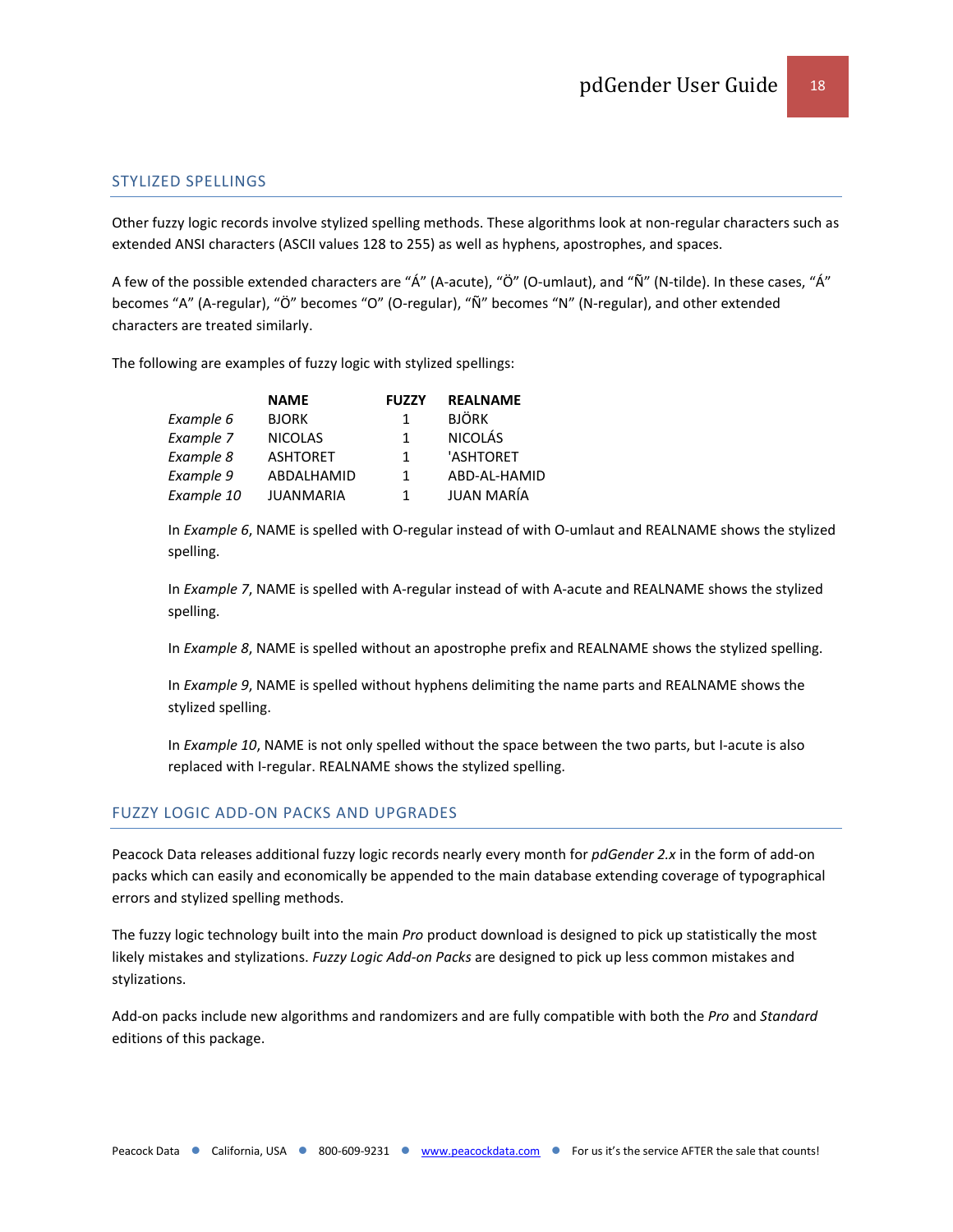Those licensing the *Standard* edition can also purchase a *pdGender Standard to Pro Upgrade Pack* which includes all the fuzzy logic records from the *Pro* edition. Once a *Standard* version is upgraded, it will be the same as the *Pro* edition.

Review the documentation provided with the fuzzy logic add-on packs and upgrades for further instructions.

# <span id="page-18-0"></span>LANGUAGES OF USE

This is an important section of the database with many advanced uses. This information can be used in gender coding to filter matches for languages, as is done in the filtered gender coding fields. It can also be used to gather information on the possible ethnicity and heritage of those on lists. Or it can be used for many purposes not yet thought of because this information was not before available on this scale.

#### RARE AND VERY RARE USAGES OF UNISEX NAMES

One of the most useful features of the *pdGender* database is that rare unisex usages of names by a language are identified so they can be filtered in name matching.

Note the following about rare and very rare usage indicators:

- A rare usage indicates that there is less than about a twenty percent chance the name is that gender; the percentage is more exact for English names where statistics are more plentiful, but approximations are determined for other languages when possible
- English unisex names are also identified as "very" rare when the usage by a gender in the English is less than five percent

It is quite common to find the rare usage to be different genders in different languages, so this factor must be considered separately for each language using the name.

Indications for rare usages of non-unisex names also exist in the database. These are based on the accepted understanding of the usage and not necessarily statistics to avoid English receiving a disadvantage over languages for which fewer statistics is available.

Note that rare and very usage indicators should not be compared for different languages, only within the same language. Because a name usage is labeled rare in Spanish and not in English does not mean the name is used less in Spanish than English, rather it means it is rare in Spanish compared to other Spanish names or, if it is a unisex name, rare compared to the Spanish opposite gender usage.

# USING THE USAGE LOOKUP TABLE

The USAGE field in the main database relates to the UID field in the Usage lookup table. The Usage lookup table is similar the Origin table, except it indicates the languages of use and not the origin of the name. Each record contains a comma delimited list of the languages of use.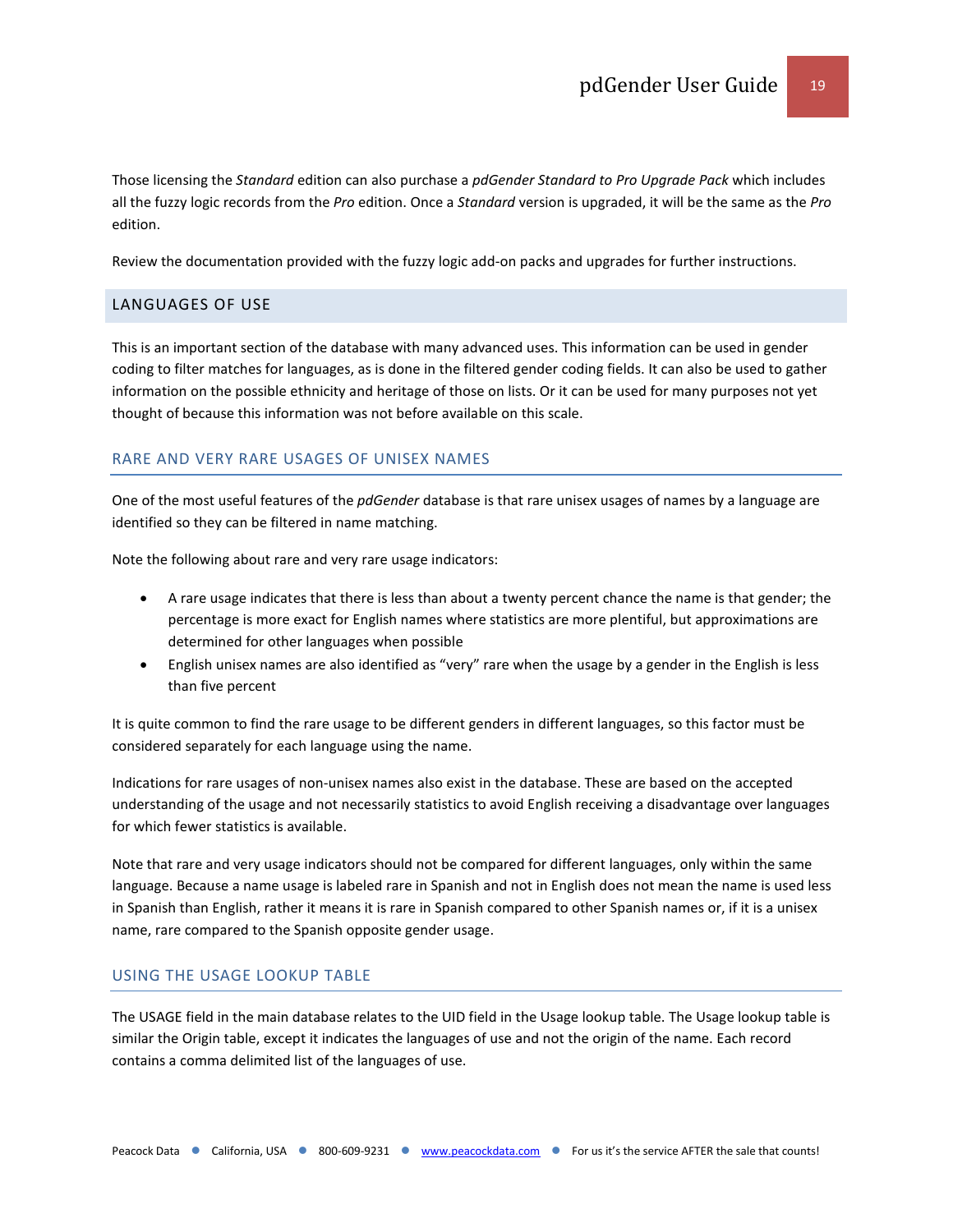Note the usage indicators in the lookup table:

- Languages where the name is in rare usage are indicated with an asterisk (\*) after the name of the language (e.g., "English\*"); for unisex names the indicator is applied to one gender only
- Some English unisex names are identified as "very" rare and have two asterisks (\*\*) after the name of the language (i.e., "English\*\*"); these are also applied to one gender only
- Archaic names from modern languages are identified with "(archaic)" after the name of the language (e.g., "Spanish (archaic)")

Note if there is conflicting information about the Languages of use, usually both or all are included separately depending on the quality of the sources. This is done to leave placeholders. Future editions of this database will try to merge or otherwise distinguish these records, but for now are left as multiple possibilities. This will occur more frequently for common names because they are covered in a larger number of sources.

For those using the database for research, references to biblical, theological, literary, and mythology names are also included in many records. These special uses follow a semicolon (;) and are also comma delimited when more than one special usage exists for a record. Users uninterested in this information can delete everything from the semicolon and beyond without losing any of the language information.

# USING THE MAIN FILE LANGUAGE FIELDS

Much of the language information from the Usage lookup table has been transferred to fields in the main database for easy access by users. Usually the code is the first letter of the name of the language, but be careful with Arabic. To avoid conflicting with "A" for archaic, "M" and "m" are utilized instead, for Modern Standard Arabic, which developed from the Classical Arabic of the Quran (or Qur'an, Romanized) and Islamic literature from the Early Middle Ages.

Note the usage indicators in the main file language fields:

- Upper case codes indicate common usage (e.g., "S" = common usage in Spanish)
- Lower case codes indicate rare usage (e.g., "s" = rare usage in Spanish)
- $\bullet$   $V = V$ ery rare usage (English unisex names only)
- A = Archaic

The languages chosen to duplicate in the main file were selected because they are common in the United States, including for American Latinos, and in other English speaking nations, or represent a minority group most likely to be of particular interest.

The LANGFLAG field is set up to indicate if a name has the language presented in the main file. These names are more likely to be on American lists, Latino lists, and lists associated with the other presented languages. This field also indicates if the name is archaic.

In addition to languages, biblical names and names from major mythologies are also identified in the BIBLE and MYTH fields respectively.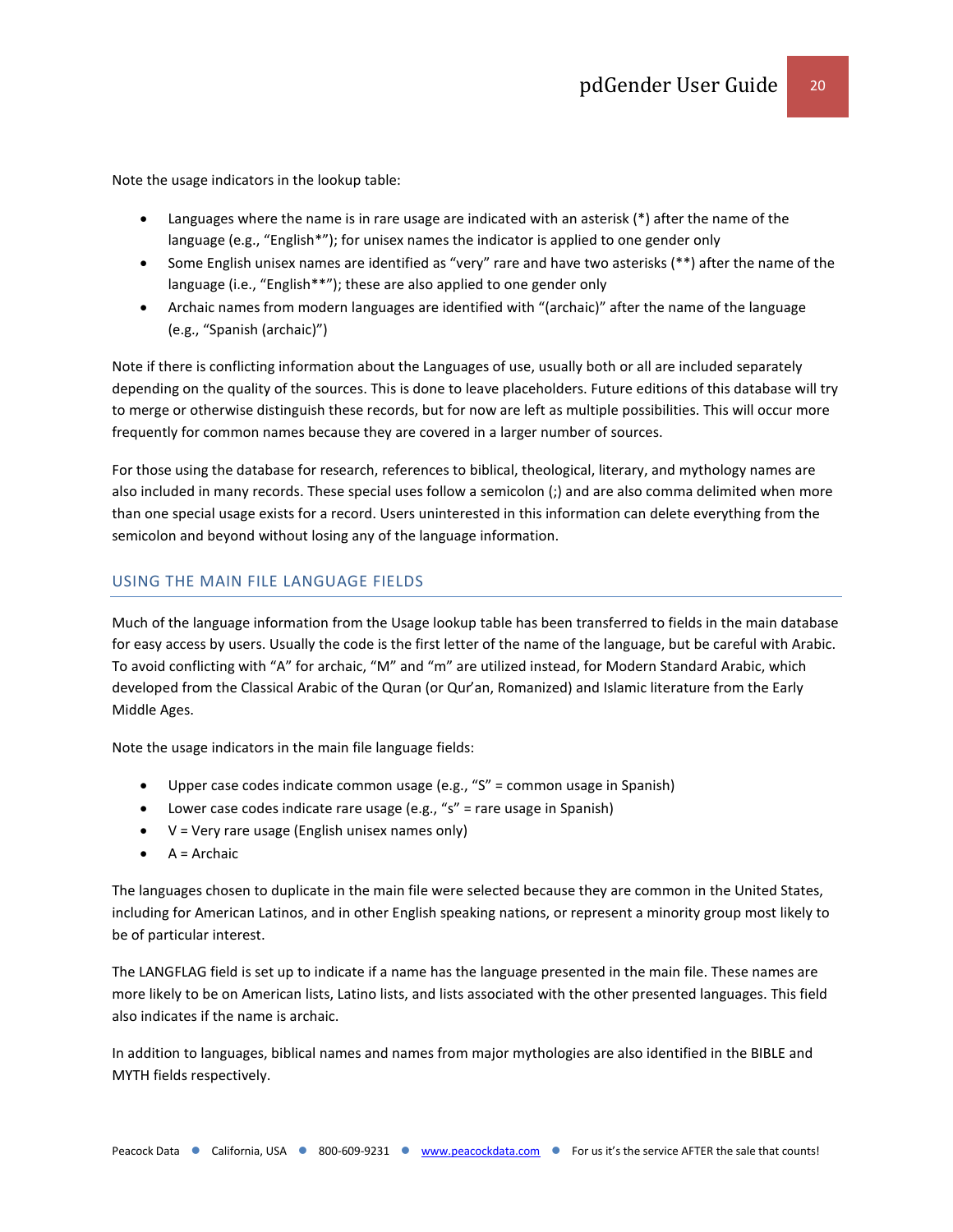# <span id="page-20-0"></span>ORIGIN OF NAMES

The origin of each name is also provided in a lookup table similar to the Usage lookup table. This information will be of more interest to students, teachers, and researchers working in the fields of anthroponymy, onomatology, ethnology, linguistics, and related fields. It may be of less interest to businesses and organizations working with lists of names and can be skipped by these users. For those interested it will explain the naming conventions in relation to historic periods. Be prepared for a lot of dates and historical reference points.

Note if there is conflicting information about the origin of a name, usually both or all are included depending on the quality of the sources. This is done to leave placeholders. Future editions of this database will try to merge or otherwise distinguish these records, but for now are left as multiple possibilities. This will occur more frequently for common names because they are covered in a larger number of sources.

# USING THE ORIGIN LOOKUP TABLE

The ORIGIN field in the main database relates to the OID field in the Origin lookup table. Here you will find a comma delimited list of the languages the name was formulated in.

<span id="page-20-1"></span>Origin information also indicates if the name is modern or from an earlier era, including Ancient names (those arising during Antiquity) and names from the Middle Ages.

#### ANTIQUITY

Ancient names include:

- Ancient Egyptian: attested from 3400 BC making it one of the earliest known written languages (along with Sumerian)
- Sumerian: the language of ancient Sumer, spoken in southern Mesopotamia (modern Iraq) and closely related to Akkadian, it is attested from 3350 BC making it one of the earliest known written languages (along with Egyptian); it was slowly replaced by Akkadian between the 3 $^{rd}$  to the 2 $^{nd}$  millennia BC but continued as a classical language until about 100 AD
- Akkadian: spoken in ancient Mesopotamia from the 29<sup>th</sup> through 8<sup>th</sup> centuries BC, including during the Akkadian Empire (ca. 2334–2193 BC), it is closely related to and replaced Sumerian, and is the earliest attested Semitic language; academic and liturgical use continued until about 100 AD
- Aramaic: a Northwest Semitic language subfamily (which includes Hebrew and Phoenician)
- Greek: spoken on the Balkan Peninsula since the 3<sup>rd</sup> millennium BC, and the oldest recorded living language, its earliest attested written evidence is the Linear B clay tablet found in Messenia which dates to between 1450 and 1350 BC
- Hittite: spoken by the Hittites, an ancient Anatolian people who established an empire at Hattusa in north-central Anatolia around 1600 BC, it is attested to about the  $19<sup>th</sup>$  century BC and remained in use until about 1100 BC
- Hebrew: a West Semitic language, closely related to Phoenician, historically regarded as the tongue of the Israelites (meaning, "Children [or Sons] of Israel", its earliest attested written evidence, in form of primitive drawings, dates from the  $10^{th}$  century BC; it was nearly extinct as a spoken language by late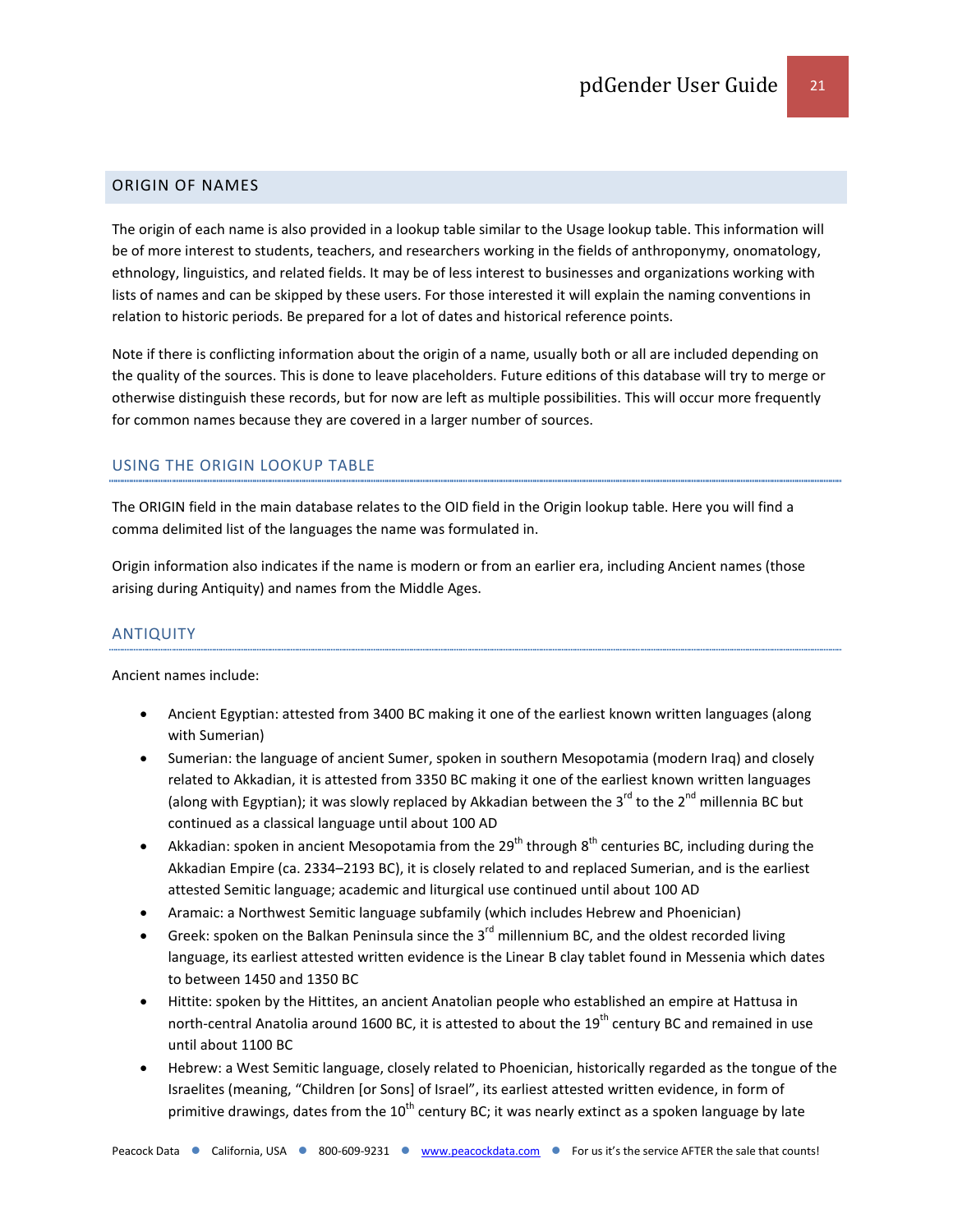Antiquity, but continued to be used as a literary language and as the liturgical language of Judaism, until its revival as a spoken language in the late  $19<sup>th</sup>$  century

- Phoenician: a Northwest Semitic language, closely related to Hebrew, originally spoken in the ancient coastal Mediterranean region of Canaan (roughly corresponding to the Levant) and attested from the 10<sup>th</sup> until the early  $4<sup>th</sup>$  century BC
- Ancient Macedonian: spoken during the  $1<sup>st</sup>$  millennium BC in the ancient Kingdom of Macedonia (or Macedon) in the northeastern part of the Greek peninsula; marginalized by Hellenistic influences, it gradually fell out of use during the  $4<sup>th</sup>$  century BC
- Roman: spoke Archaic Latin during the Roman Kingdom (753—509 BC) through most the Roman Republic (509—27 BC), replaced by Classical Latin around 75 BC; due to Roman conquests, Latin spread to many Mediterranean and some northern European regions; although considered a "dead" language, Latin is still used in the creation of new words and names in modern languages
- Proto-Germanic: dating to the Nordic Bronze Age in Scandinavia (ca. 1700–500 BC)
- Ancient Celtic: dating from the British Iron Age (ca. 600 BC-100 AD) through Antiquity
- Ancient Germanic: dating from the Pre-Roman Iron Age culture in Scandinavia, northern Germany, and the Netherlands north of the Rhine River (ca. 500—100 BC) through Antiquity

Late Greek and Late Roman names date from late Antiquity and the early Byzantine period. Late Antiquity is generally considered from the end of the Roman Empire's crisis of the 3<sup>rd</sup> century (ca. 235–284) to the reorganization of the Eastern Roman Empire under Byzantine Emperor Heraclius and the Islamic conquests during the early and mid  $7<sup>th</sup>$  century.

Coptic Egyptian is the later stages of the Egyptian language spoken from the  $2^{nd}$  until the  $17^{th}$  century. Todav Egyptians mainly speak a dialect of Modern Standard Arabic. Coptic Egyptian is still used as the liturgical language of the Coptic Church.

#### MIDDLE AGES

Almost all historians agree the Middle Ages began when the political structure of Western Europe changed at the end of the united Roman Empire (476 AD). In the database names dating from the Early Middle Ages (which followed the decline of the Western Roman Empire and is sometimes called the Dark Ages due to the relative scarcity of literary and cultural output during most of the era) are usually prefixed with "Old" such as Old English (which is Anglo-Saxon) and Old Spanish (which still continues as a liturgical language but with a modernized pronunciation). Galician-Portuguese is an exception, but it is also secondarily known as Old Portuguese. Note that Galician-Portuguese is a different language than modern Galician. This is also true of Ancient Macedonian and Macedonian; the latter is a modern South Slavic language.

Many languages went through significant changes during the High Middle Ages (a period of rapid population growth and social and political change in Europe from about the  $11<sup>th</sup>$  through the  $13<sup>th</sup>$  century) or by the Late Middle Ages (when prosperity and growth in Europe came to a halt and the population experienced a series of famines and plagues). Languages developing in this period are prefixed with "Middle", or in some cases "Medieval" depending on the accepted terminology.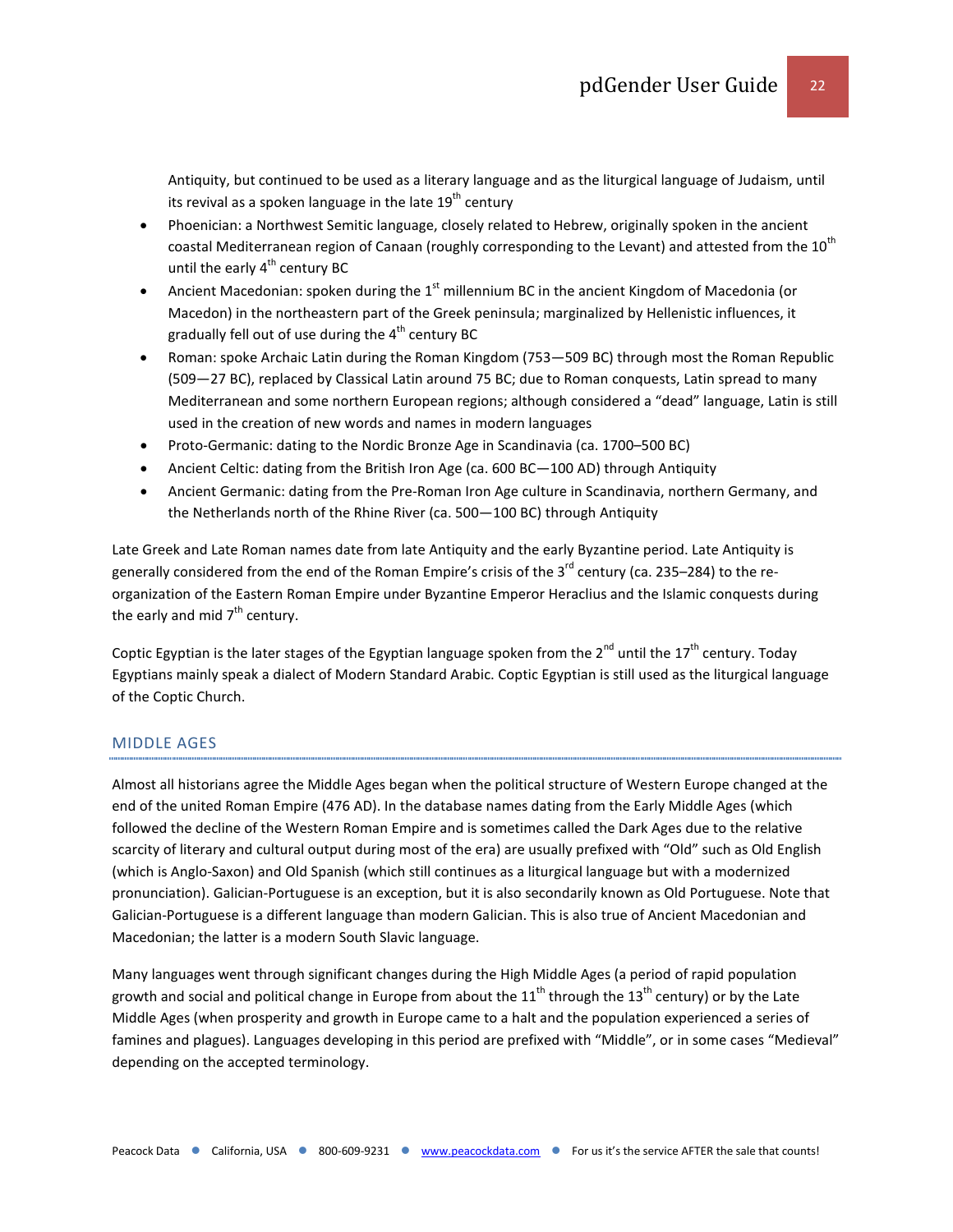After Duke William II of Normandy conquered England and killed King Harold II at the Battle of Hastings (1066), the invading Normans and their descendants replaced the Anglo-Saxons as the ruling class of England. French influences were absorbed into the English language, and Old English slowly evolved into Middle English between the 12<sup>th</sup> and 15<sup>th</sup> century, additionally aided by influences from the Latin language of the church and the invention of the printing press. Nevertheless, Old English was still used throughout the Plantagenet era (1154–1485), a few years beyond the time Constantinople was finally captured by the Ottoman Turks marking the final end of the Roman Empire (1453), the conclusion of the Middle Ages in the minds of many historians. Of course others cite the Battle of Bosworth Field which established the Tudor dynasty and an era of expansion for England (1485), the conquest of Granada and its annexation by Castile ending Islamic rule (1492), the discovery of the Americas by Christopher Columbus (also 1492), the death of Queen Isabella I of Castile (1504), the death of her spouse King Ferdinand II of Aragon (1516), and the Protestant Reformation (1517) as more appropriate cutoff points, often influenced by the nationality of the historian.

There was no similar revision during the High or Late Middle Ages in many languages, including Spanish, and they do not have a generally recognized middle variety.

Tiberian Hebrew is the canonical pronunciation of the Hebrew Bible (or Tanakh) committed to writing by Masoretic scholars living in the Jewish community of Tiberias in ancient Palestine (ca. 750-950). It is written in a form of Tiberian vocalization dating from the  $8<sup>th</sup>$  century, but the oral tradition it reflects has ancient roots. Tiberian pronunciation of Hebrew is considered by textual scholars to be the most exact and proper pronunciation of the language as it preserves the original Semitic consonantal and vowel sounds of ancient Hebrew.

Ashkenazi Hebrew is the pronunciation system for Biblical and Mishnaic Hebrew favored for liturgical use in Ashkenazi Jewish practice in Central and Eastern Europe. Until the middle of the 20<sup>th</sup> century, most American synagogues used the Ashkenazic Hebrew pronunciation, as the majority of American Jews were of Ashkenazic descent. After the creation of the State of Israel in 1948, however, there has been a gradual shift in American congregations toward using Sephardic Hebrew because it is the standard pronunciation used in Israel.

Much is unknown about the origin of the Yiddish, a High German language written in the Hebrew alphabet, because most speakers were exterminated in the Holocaust. The consensus among scholars is it emerged among the Ashkenazi Jews in Central Europe between the  $10<sup>th</sup>$  and  $12<sup>th</sup>$  centuries and later spread to Eastern Europe in the  $16^{th}$  century.

# MODERN

Language formations after the Middle Ages are usually know as modern.

There is frequently confusion about the development of the three modern strains of Gaelic: Irish, Scottish, and Manx. All three sprang from Middle Irish which came from Old Irish.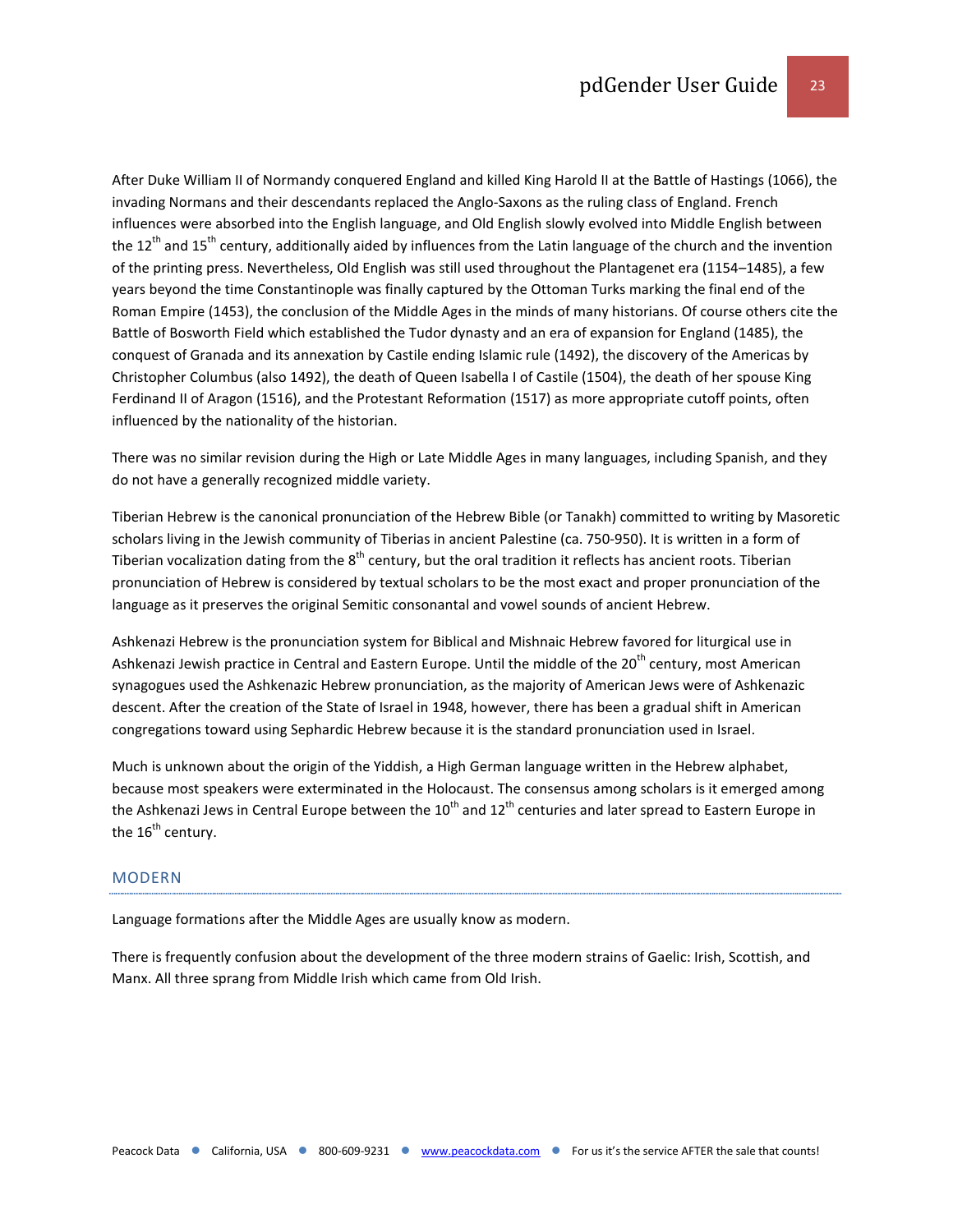# UNIQUE ORIGINS

Many records also provide additional information about unique origins. These follow a semicolon (;) and are not comma delimited, however commas may be used for punctuation. When a unique origin has more than one element, semicolons delimitate each element. All language information is provided before the first semicolon.

Unique origins include:

- Latinized, Latinate, Hellenized, and anglicized names
- Literary names created by authors, composers, and poets
- Names that became known through historical events
- Bynames: a familiar name for a person, similar to a nickname, that is often used as a replacement for a personal name—for example, Rocky is a common byname for some boxers
- Roman family names
- Roman cognomens: originally nicknames that were later utilized to augment family names to identify a particular branch within a family or family within a clan
- Roman praenomens: early personal name chosen by the parents of a Roman child originally bestowed the eighth day after the birth of a girl, or the ninth day after the birth of a boy; the praenomen would then be formally conferred a second time when girls married, or when boys reaching manhood and assumed the toga virilis (which in the case of Romans boys was about age 14 or 15)
- Occupational surnames
- Patronymic surnames
- Toponymic (habitational) surnames
- Other surnames

# <span id="page-23-0"></span>**COMPATIBILITY**

To ensure compatibility with any operating system and database platform, *pdGender* is provided in multiple file formats and utilizes only the ANSI character set (ASCII values 0 to 127 and extended values 128 to 255).

#### <span id="page-23-1"></span>USING PDGENDER WITH PDNICKNAME

*pdGender* and *pdNickname* make excellent partners. They have been developed to be fully compatible and are comprised of the same set of names. For every name, gender, origin, usage, and relationship type in the *pdNickname* database, there is a corresponding record in the *pdGender* database linked by an identification number.

Note that *pdNickname* is not required to use *pdGender* but they are highly attuned to work together.

The PEACOCK\_ID identification numbers in the *pdGender* database (except the first character) match the same names and PEACOCK\_ID numbers in the *pdNickname* database associated with an indicated relationship type. If users search on only the identification numbers before the hyphen, they can query all records for those names in *pdNickname* regardless of relationship.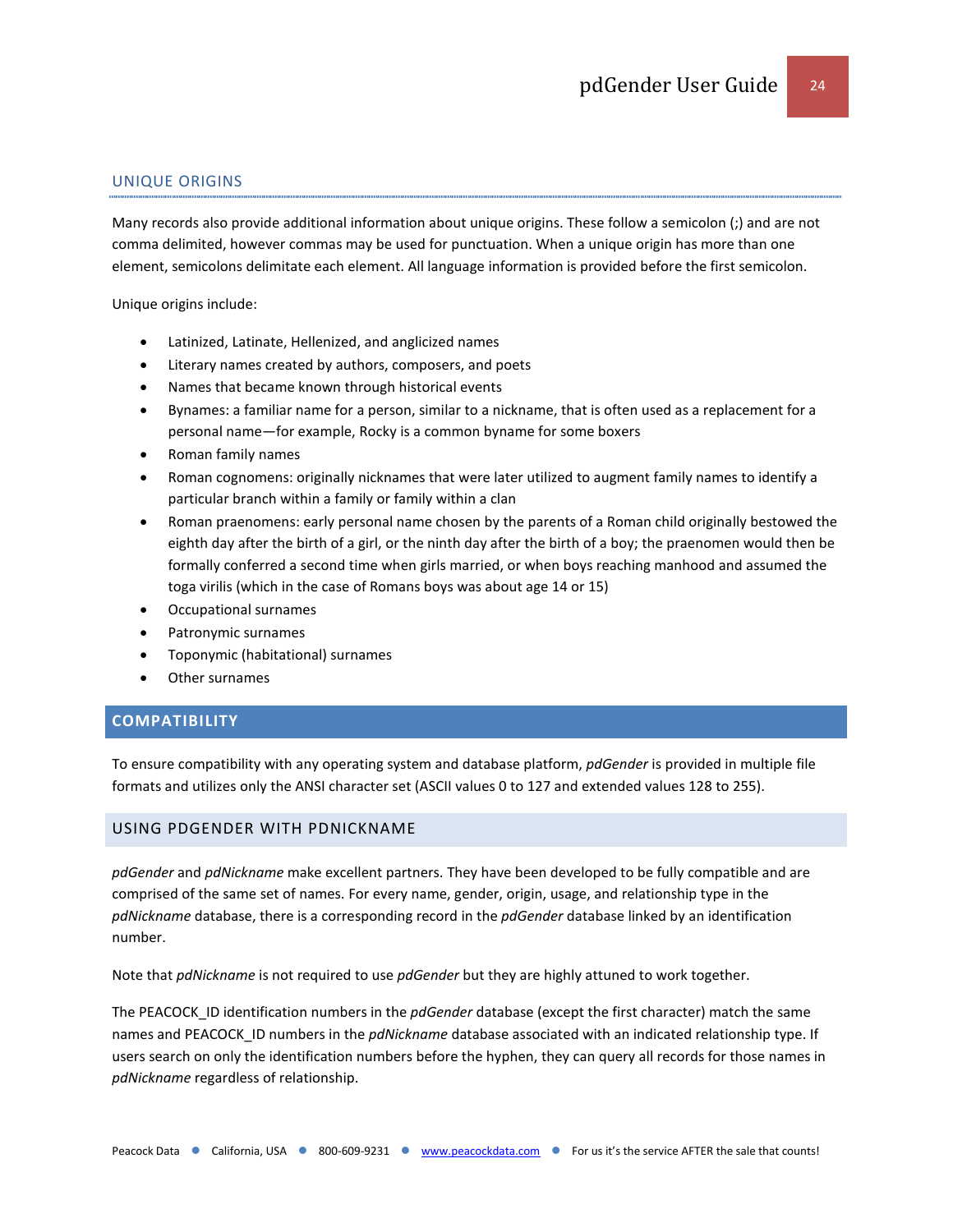Of course the converse is true, and *pdNickname* users can look up the gender in *pdGender* using the identification numbers before the first or second hyphen (both will work equally as well).

The PEACOCK\_ID identification numbers in the *pdNickname* database are longer because they have an additional sequence for each individual association with the relationship, which can be one or hundreds.

The names in *pdGender Pro* are in *pdNickname Pro*, and the names in *pdGender Standard* are in *pdNickname Standard*. *pdGender* contains one record for each relationship type names have in *pdNickname,* and records are repeated when multiple relationships exists. The type of relationship is provided in the RELATION field of both databases.

All relationships are with names of the same gender except Feminine Forms and Masculine Forms which are relationships with names of the opposite gender.

Relationships are:

#### VARIATION

This relationship occurs between Base Names and Variation-type names or between two Variation-type names.

#### **TRANSCRIPTION**

Similar to a Variation relationship, this occurs between transcriptive variations paired with Base Names or Variation-type names. Transcriptions are variations spelled phonetically as they sound to the person hearing and transcribing the name.

#### SHORT FORM

This relationship occurs between Short Form-type nicknames paired with Base Names or Variation-type names.

Note that when selecting Short Form relationships, they will also include any Short Form Variations (a relationship that occurs between two Short Form-type nicknames of the same Base Name or first name Variation-type name), unless the query is otherwise filtered to select only the desired formations.

#### DIMINUTIVE

This relationship occurs between Diminutive-type nicknames paired with Base Names, Variation-type names, or Short Form-type nicknames.

Note that when selecting Diminutive relationships, they will also include any Diminutive Variations (a relationship that occurs between two Diminutive-type nicknames of the same Base Name or Variation-type name), unless the query is otherwise filtered to select only the desired formations.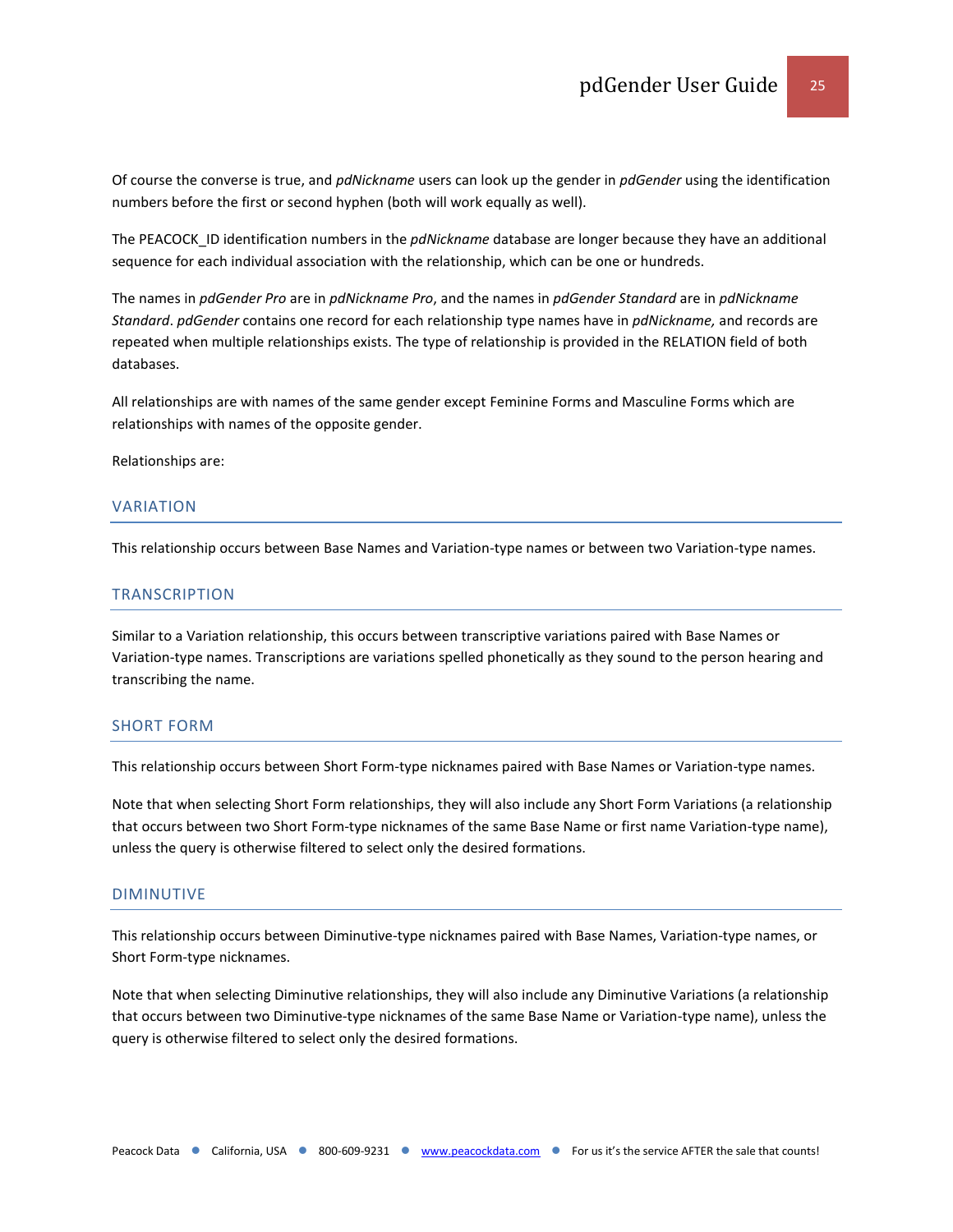#### FEMININE FORM

This opposite gender variation relationship occurs with male gender Base Names and Variation-type names.

#### MASCULINE FORM

The reverse of a Feminine Form relationship, this opposite gender variation relationship occurs with female gender Base Names and Variation-type names.

# <span id="page-25-0"></span>**USER GUIDE UPDATES**

User guides are updated based on information gained from user experience. It is suggested that users regularly check the Support section of the Peacock Data website for updates. Look for a date newer than the date below:

**The publication date of this guide is:** May 1, 2014.

# <span id="page-25-1"></span>**DATABASE VERSION NUMBER**

Depending on the file format, the version number of each copy of *pdGender* is written in the first or second row of the first or second column of all database files in **X.X.X** format. The first number is the main version number of the release. The number after the first dot is the update for the version indicated. The number after the second dot references a minor revision.

# <span id="page-25-2"></span>**SITE LICENSE**

*Peacock Data's site licenses are designed to be fair. They are broader than most software licenses in that they allow installation on not one but all computers in the same building within a single company or organization. We ask users to honor these simple rules so Peacock Data can continue bringing great products to users.*

#### THE USE OF *PDGENDER* IS GOVERNED BY THE FOLLOWING SITE LICENSE

- I. This Site License grants to the Licensee the right to install the licensed version of **pdGender** including licensed add-on packs and upgrade packs (hereinafter, 'information') on all computers in the same building within a single company or organization. Separate Site Licenses must be purchased for each building the information is used in.
- II. The information may only be used by the employees of the Licensee. If the Licensee is an educational institution, the data may only be used by enrolled students, faculty, teaching assistants, and administrators.
- III. Temporary employees, contractors, and consultants of the Licensee who work on-site at the Licensee's facility may also use the information in connection with the operation of the business of the Licensee. Any copies of the information used by temporary employees, contractors, and consultants must be removed from such individual's computers once they cease working at the Licensee's facility.